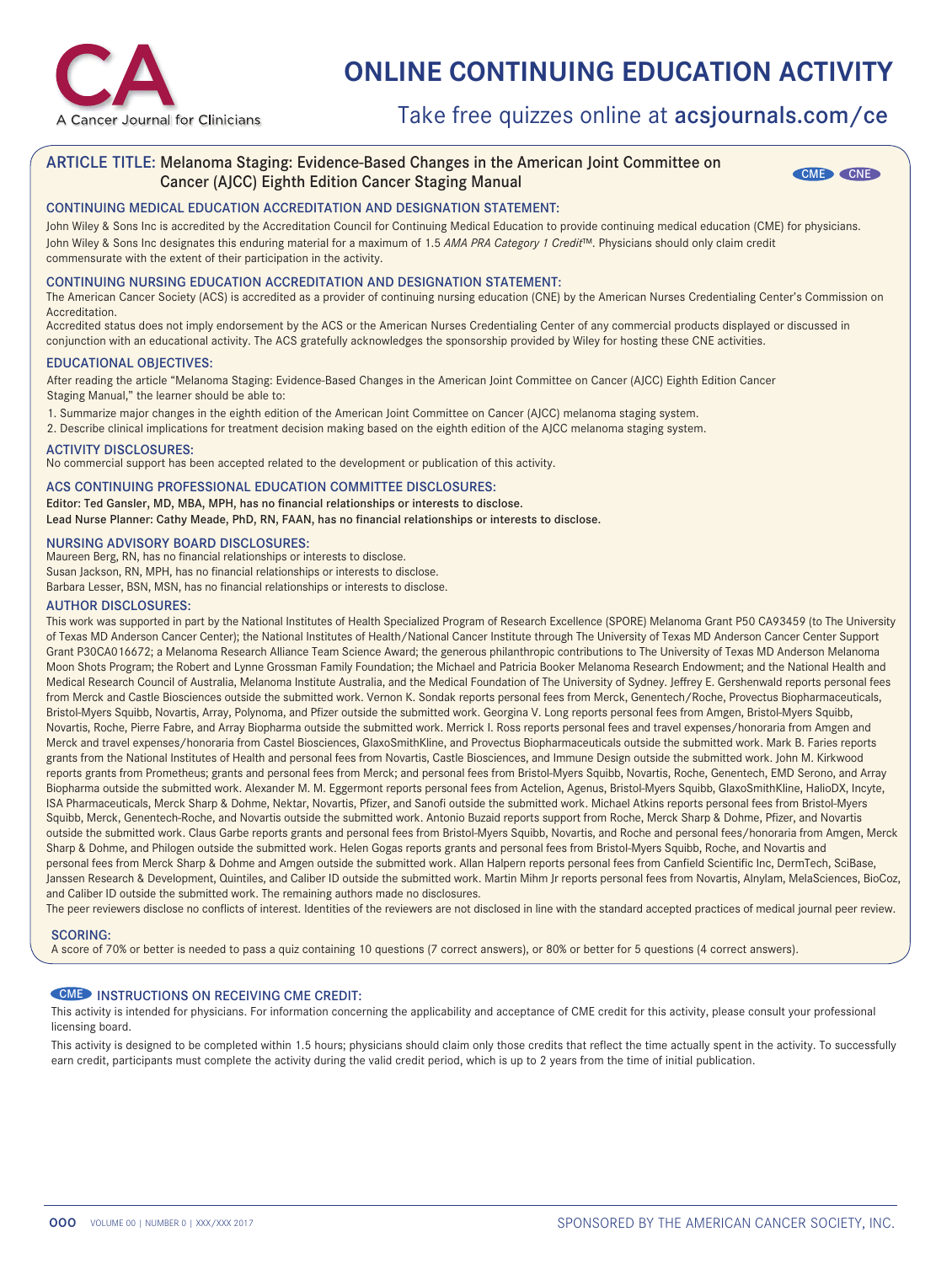

## ONLINE CONTINUING EDUCATION ACTIVITY

## Take free quizzes online at acsjournals.com/ce

#### **CNE INSTRUCTIONS ON RECEIVING CNE CREDIT:**

This activity is intended for nurses. For information concerning the applicability and acceptance of CNE credit for this activity, please consult your professional licensing board.

This activity is designed to be completed within 1.5 hours; nurses should claim only those credits that reflect the time actually spent in the activity. To successfully earn credit, participants must complete the activity during the valid credit period, which is up to 2 years from the time of initial publication.

#### FOLLOW THESE STEPS TO EARN CREDIT:

- Log on to acsjournals.com/ce.
- Read the target audience, educational objectives, and activity disclosures.
- Read the activity contents in print or online format.
- Reflect on the activity contents.
- Access the examination, and choose the best answer to each question.
- Complete the required evaluation component of the activity.
- Claim your certificate.

This activity will be available for CME/CNE credit for 1 year following its launch date. At that time, it will be reviewed and potentially updated and extended for an additional 12 months.

All CME/CNE quizzes are offered online FREE OF CHARGE. Please log in at acsjournals.com/ce. New users can register for a FREE account. Registration will allow you to track your past and ongoing activities. After successfully completing each quiz, you may instantly print a certificate, and your online record of completed courses will be updated automatically.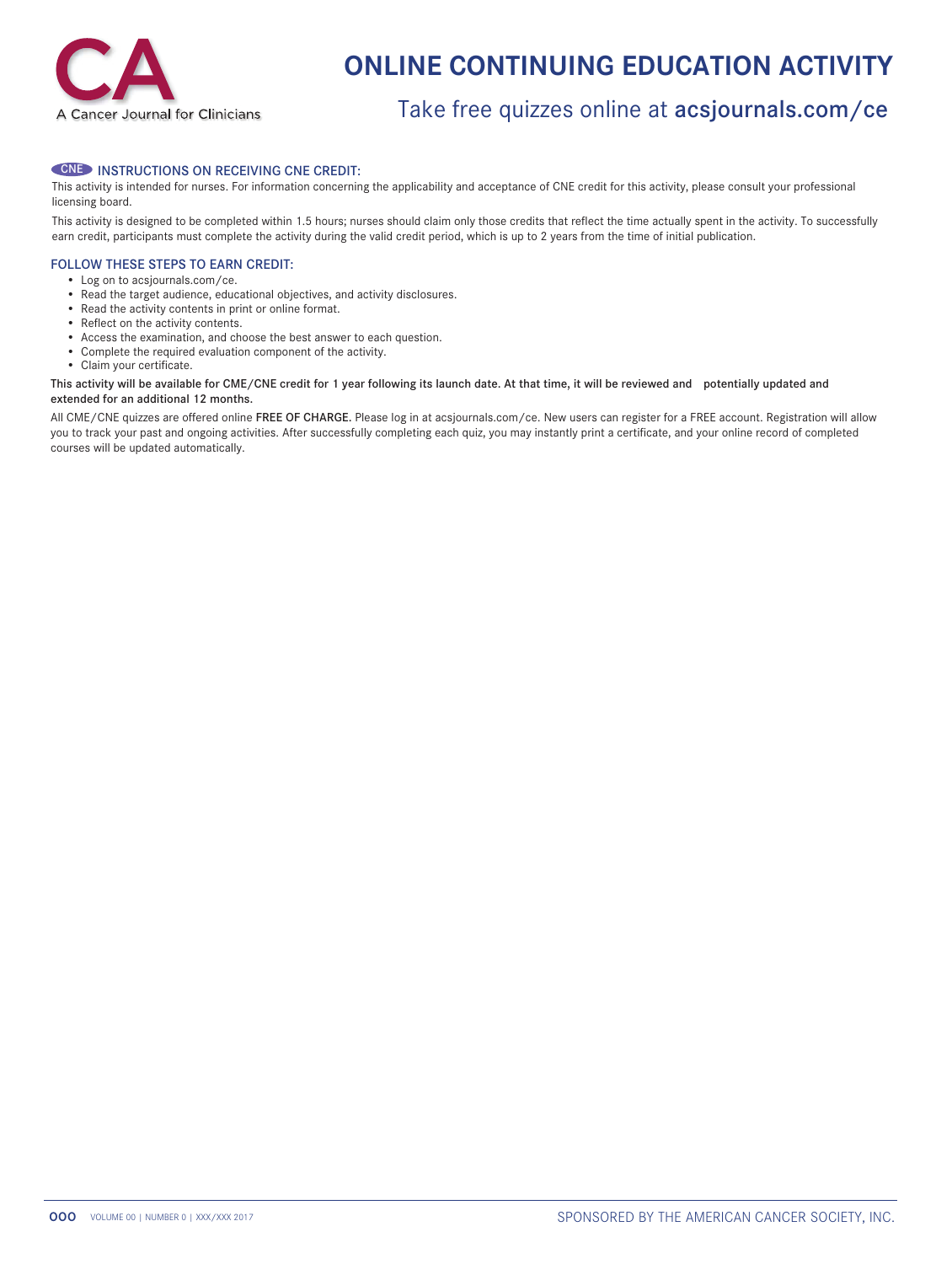# Melanoma Staging: Evidence-Based Changes in the American Joint Committee on Cancer Eighth Edition Cancer Staging Manual

Jeffrey E. Gershenwald, MD  $\bullet$  <sup>[1](http://orcid.org/0000-0003-4519-5369)†</sup>; Richard A. Scolyer, MD<sup>2,3†</sup>; Kenneth R. Hess, PhD<sup>4†</sup>; Vernon K. Sondak, MD<sup>5</sup>;

Georgina V. Long, MBBS, PhD<sup>6</sup>; Merrick I. Ross, MD<sup>7</sup>; Alexander J. Lazar, MD, PhD<sup>8</sup>; Mark B. Faries, MD<sup>9</sup>;

John M. Kirkwood, MD<sup>10</sup>; Grant A. McArthur, MD, BS, PhD<sup>11</sup>; Lauren E. Haydu, PhD<sup>12</sup>; Alexander M. M. Eggermont, MD, PhD<sup>13</sup>; Keith T. Flaherty, MD<sup>14</sup>; Charles M. Balch, MD<sup>15</sup>; John F. Thompson, MD<sup>16</sup>;

for members of the American Joint Committee on Cancer Melanoma Expert Panel and the International Melanoma Database

and Discovery Platform

#### CME CNE

1 Professor of Surgery and Cancer Biology, Department of Surgical Oncology; Medical Director, Melanoma and Skin Center, The University of Texas MD Anderson Cancer Center, Houston, TX; <sup>2</sup> Conjoint Medical Director, Melanoma Institute Australia; Clinical Professor, The University of Sydney, Sydney, New South Wales, Australia; <sup>3</sup>Senior Staff Pathologist, Royal Prince Alfred Hospital, Sydney, New South Wales, Australia; <sup>4</sup>Professor, Department of Biostatistics, The University of Texas MD Anderson Cancer Center, Houston, TX; <sup>5</sup>Chair,<br>Department of Cutaneous Oncology, Moffitt Cancer Center, Tampa, FL; <sup>6</sup>Conjoint Medical Director and Chair of Melanoma Medical Oncology and Translational Research, Melanoma Institute Australia, The University of Sydney and Royal North Shore Hospital, Sydney, New South Wales, Australia; <sup>7</sup> Professor of Surgery,<br>Department of Surgical Oncology, The University of Texas MD Anderson Cancer Center, Houston, TX; <sup>8</sup>Professor of Pathology, Dermatology, and Translational<br>Molecular Pathology; Director, Melanoma Molecular Diagnostics, The University of Texas MD Anderson Cancer Center, Houston, TX; <sup>9</sup>Co-Director, Melanoma Program; Head, Surgical Oncology, The Angeles Clinic<br>and Research Institute, Los Angeles, CA; <sup>10</sup>Professor of Medicine, Dermatology, and Translational Science, The University of Pittsburgh School of Medicine, Pittsburgh,<br>PA; <sup>11</sup>Executive Director, Victorian Comprehensive Cancer<br>Center, Melbourne, Victoria, Australia; <sup>12</sup>Manager, Clinical Data Management Systems, The University of Texas MD Anderson Cancer Center, Houston, TX; 13Director General, Gustave Roussy Cancer Institute, Villejuif, France; 14Director, Termeer Center for Targeted Therapy, Massachusetts General Hospital Cancer Center, Boston,<br>MA; <sup>15</sup>Professor of Surgery, The University of Texas MD<br>Anderson Cancer Center, Houston, TX; <sup>16</sup>Professor of Melanoma and Surgical Oncology, Melanoma Institute Australia, The University of Sydney and Royal Prince Alfred Hospital, Sydney, New South Wales, Australia.

Additional supporting information may be found in the online version of this article.

Corresponding author: Jeffrey E. Gershenwald, MD, FACS, Professor of Surgery and Cancer Biology, Department of Surgical Oncology, Unit 1484, The University of Texas MD Anderson Cancer Center, 1400 Pressler St, FCT17.6000, Houston, TX 77030; jgershen@mdanderson.org

† The first 3 authors contributed equally to this study.

Abstract: To update the melanoma staging system of the American Joint Committee on Cancer (AJCC) a large database was assembled comprising  $>46,000$  patients from 10 centers worldwide with stages I, II, and III melanoma diagnosed since 1998. Based on analyses of this new database, the existing seventh edition AJCC stage IV database, and contemporary clinical trial data, the AJCC Melanoma Expert Panel introduced several important changes to the Tumor, Nodes, Metastasis (TNM) classification and stage grouping criteria. Key changes in the eighth edition AJCC Cancer Staging Manual include: 1) tumor thickness measurements to be recorded to the nearest 0.1 mm, not 0.01 mm; 2) definitions of T1a and T1b are revised (T1a, <0.8 mm without ulceration; T1b, 0.8-1.0 mm with or without ulceration or  $<$  0.8 mm with ulceration), with mitotic rate no longer a T category criterion; 3) pathological (but not clinical) stage IA is revised to include T1b N0 M0 (formerly pathologic stage IB); 4) the N category descriptors "microscopic" and "macroscopic" for regional node metastasis are redefined as "clinically occult" and "clinically apparent"; 5) prognostic stage III groupings are based on N category criteria and T category criteria (ie, primary tumor thickness and ulceration) and increased from 3 to 4 subgroups (stages IIIA-IIID); 6) definitions of N subcategories are revised, with the presence of microsatellites, satellites, or in-transit metastases now categorized as N1c, N2c, or N3c based on the number of tumorinvolved regional lymph nodes, if any; 7) descriptors are added to each M1 subcategory designation for lactate dehydrogenase (LDH) level (LDH elevation no longer upstages to M1c); and 8) a new M1d designation is added for central nervous system metastases. This evidence-based revision of the AJCC melanoma staging system will guide patient treatment, provide better prognostic estimates, and refine stratification of patients entering clinical trials. CA Cancer J Clin 2017;000:000-000. @ 2017 American Cancer Society.

Keywords: American Joint Committee on Cancer (AJCC), melanoma, metastasis, pathology, prognosis, staging, survival, TNM classification

DISCLOSURES: This work was supported in part by the National Institutes of Health Specialized Program of Research Excellence (SPORE) Melanoma Grant P50 CA93459 (to The University of Texas MD Anderson Cancer Center); the National Institutes of Health/National Cancer Institute through The University of Texas MD Anderson Cancer Center Support Grant P30CA016672; a Melanoma<br>Research Alliance Team Science Award; Foundation; the Michael and Patricia Booker Melanoma Research Endowment; and the National Health and Medical Research Council of Australia, Melanoma Institute Australia, and the Medical Foundation of The University of Sydney. Jeffrey E. Gershenwald reports personal fees from Merck and Castle Biosciences outside the submitted work. Vernon K. Sondak reports personal fees from<br>Merck, Genentech/Roche, Provect Bristol-Myers Squibb, Novartis, Roche, Pierre Fabre, and Array Biopharma outside the submitted work. Merrick I. Ross reports personal fees and travel expenses/honorarium from Amgen and Merck<br>and travel expenses/honorarium Health and personal fees from Novartis, Castle Biosciences, and Immune Design outside the submitted work. John M. Kirkwood reports grants from Prometheus; grants and personal fees from Merck; and personal fees from Bristol-Myers Squibb, Novartis, Roche, Genentech, EMD Serono, and Array Biopharma outside the submitted work. Alexander M. M. Eggermont reports personal fees from Acte-<br>Iion, Agenus, Bristol-Myers Sq reports advisory board membership and honoraria from GlaxoSmithKline, Bristol-Myers Squibb, and Provectus Pharmaceuticals outside the submitted work. Allan Halpern reports consulting fees from Canfield Scientific, Inc, DermTech, and SciBase; is on the Data and Saftey Monitoring Board for Janssen Research & Development, LLC and Quintiles; and is part of the Scientific Advisory Board of Cali-<br>ber ID. Martin Mihm r Myers Squibb, Merck, Novartis, Genentech/Roche, Array, and Arduro. Antonio C. Buzaid reports contracted research and speakers bureau fees from Roche, Bristol-Myers Squibb, Merck Sharp & Dohme, Pfizer, and Novartis. Helen Gogas reports consulting fees from Bristol-Myers Squibb, Merck Sharp & Dohme, Roche, Amgen, and Novartis; and grants from Bristol-Myers Squibb, Roche, Novartis. Alexander J. Stratigos reports consulting fees from LEO Pharma, Novartis, and Roche; and grants from Novartis, Roche. The remaining authors made no disclosures.

doi: 10.3322/caac.21409. Available online at [cacancerjournal.com](http://cacancerjournal.com)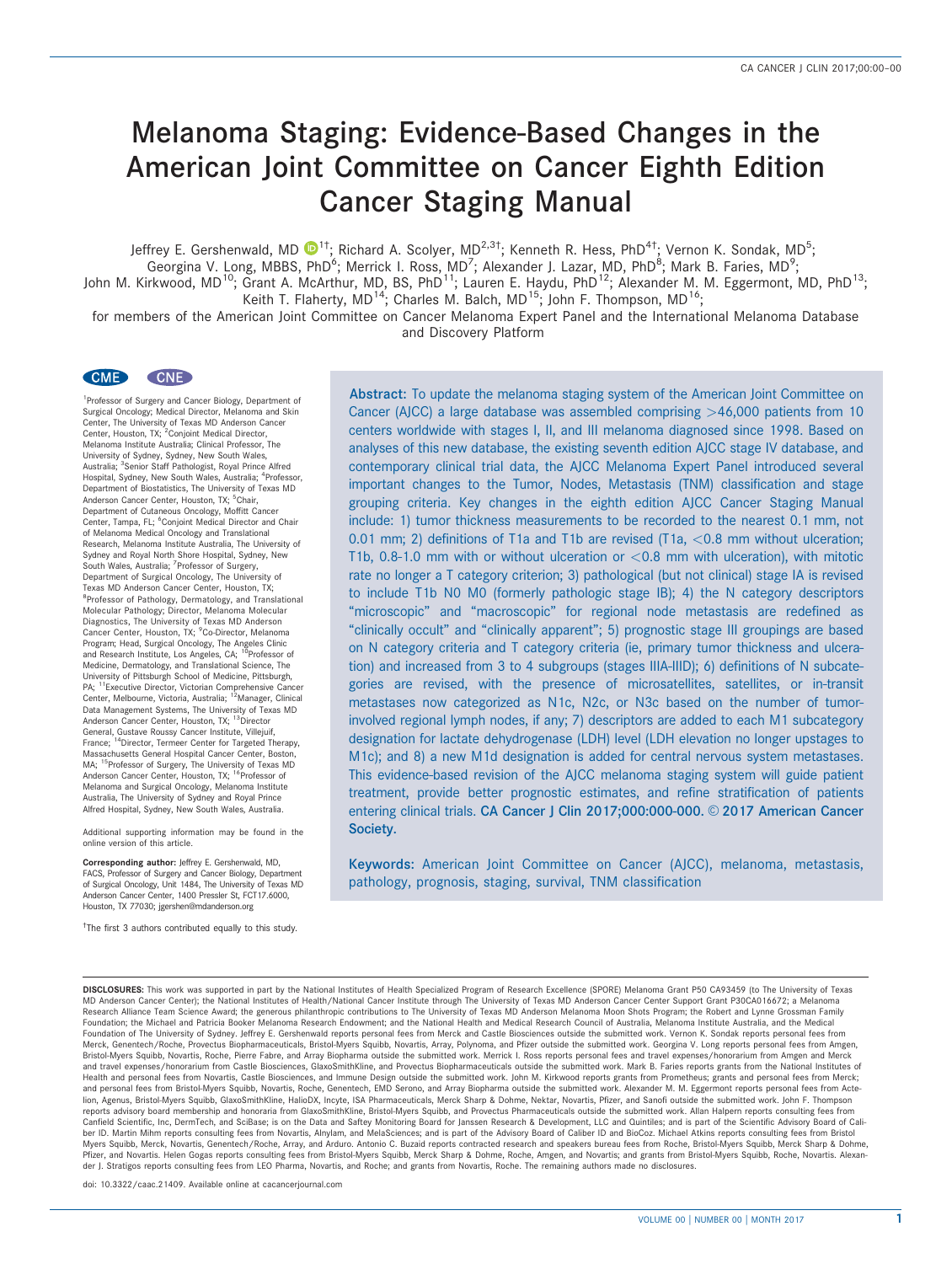## Practical Implications for Continuing Education

 $>$  The eighth edition of the American Joint Committee on Cancer melanoma staging system provides an updated framework for the classification and staging of patients with cutaneous melanoma.

> Accurate melanoma staging is essential for reliable assessment of prognosis, rational treatment planning, and meaningful selection and stratification of patients entering clinical trials.

> Because clinical care providers, pathologists, radiologists, translational researchers, cancer registrars, and others need to understand and effectively integrate the information included in this revised melanoma staging system into their clinical practice and registry-related activities, broad-based educational initiatives are necessary.

## Introduction

To improve the outcomes of patients with cutaneous melanoma, treatment based on accurate staging and patient stratification into clinically relevant stage groups is fundamental. Not only does staging inform prognostic assessment and clinical decision making, it also facilitates centralized cancer registry reporting and the design, conduct, and analysis of clinical trials.

Since the early 1990s, a major advance in the management of patients with cutaneous melanoma has involved the technique of lymphatic mapping and sentinel lymph node  $(SLN)$  biopsy<sup>1</sup>; this is now routinely used as a staging procedure<sup>2</sup> for patients with T1b, T2, T3, and T4 (according to the eighth edition of the American Joint Committee on Cancer [AJCC] Cancer Staging Manual)<sup>3</sup> primary cutaneous melanomas and clinically negative regional lymph nodes in most melanoma treatment centers throughout the world.<sup>4</sup> The frequency of SLN metastasis increases with increasing tumor thickness and other adverse clinicopathological prognostic factors. $2.5$  Clinical imaging technologies have also advanced, having become more sophisticated and more widely available, facilitating the detection of distant metastatic disease when it is of low volume and asymptomatic.

More recently, based upon improved knowledge of both the molecular pathogenesis of melanoma and cancer immunology, there has been a revolution in the treatment of patients with advanced stage and unresectable melanoma.<sup>6-20</sup> This has already resulted in major improvements in patient outcomes. Two major new classes of effective systemic therapeutic agents are now in widespread clinical use: immunotherapies (eg, checkpoint inhibitors against cytotoxic T lymphocyte antigen 4 [CTLA-4] and/or programmed death 1 [PD-1]), which enhance the natural host antitumor immune response; and molecularly targeted

antitumor therapies (eg, B-Raf proto-oncogene, serine/threonine kinase [BRAF] inhibitors alone or in combination with mitogen-activated protein kinase-kinase [MEK] inhibitors for the approximately 40%-50% of patients with  $BRAF$  V600-mutant melanoma).<sup>21</sup> Moreover, adjuvant therapy with new agents has shown impressive ability to improve clinical outcomes in patients with resected stage III melanoma.22-24 It is against this background that the AJCC appointed a Melanoma Expert Panel to undertake the task of revising the cutaneous melanoma staging system for the eighth edition of the AJCC Cancer Staging Manual.

The seventh edition AJCC melanoma staging system (hereafter referred to as the *seventh edition*) has been widely adopted since its publication in 2009 and implementation in  $2010^{25}$  For the eighth edition AJCC melanoma staging system (hereafter referred to as the eighth edition), a contemporary international database was assembled to provide an evidence-based rationale for revisions to the cutaneous melanoma staging system that would have more current applicability.<sup>4</sup> The objective was to analyze detailed, multiinstitutional clinicopathological data collected in a standardized fashion to empirically establish Tumor (T), Node (N), and Metastasis (M) categories and stage groupings for the eighth edition. Here, we report the results of analyses using this large melanoma database, supplemented by analyses from the seventh edition AJCC stage IV database and by data from contemporary clinical trials. These provided the evidence base for revisions of the eighth edition as well as the Union for International Cancer Control (UICC) eighth edition TNM Classification of Malignant Tumors.<sup>26</sup> The revised T, N, and M categories and stage groupings are presented below. To ensure that the necessary infrastructure is in place across the cancer care community, the eighth edition, which was originally published in October 2016, will not be

The AJCC Melanoma Expert Panel (in alphabetical order): Michael B. Atkins, Charles M. Balch, Raymond L. Barnhill, Karl Y. Bilimoria, Antonio C. Buzaid, David R. Byrd, Alistair J. Cochran, Alexander M. M. Eggermont, David E. Elder, Mark B. Faries, Keith T. Flaherty, Claus Garbe, Julie M. Gardher, Jeffrey E. Gershenwald (Chair), Phyllis A. Gimotty, Allan C. Halpern, Lauren E.<br>Haydu, Kenneth R. Hess, Timothy M Richard A. Scolyer (Vice-Chair), Arthur J. Sober, Vernon K. Sondak, John F. Thompson, and Sandra L. Wong.

The International Melanoma Database and Discovery Platform (in alphabetical order): Keith A. Delman, Mark B. Faries, Jeffrey E. Gershenwald (PI), Helen Gogas, David E. Gyorki, Lauren E. Haydu, Michael Henderson, Andrea Maurichi, Grant A. McArthur, Eduardo Nagore, Carlo Riccardo Rossi, Mario Santinami, Richard A. Scolyer, Antonio Sommariva, Alexander J. Stratigos, and John F. Thompson.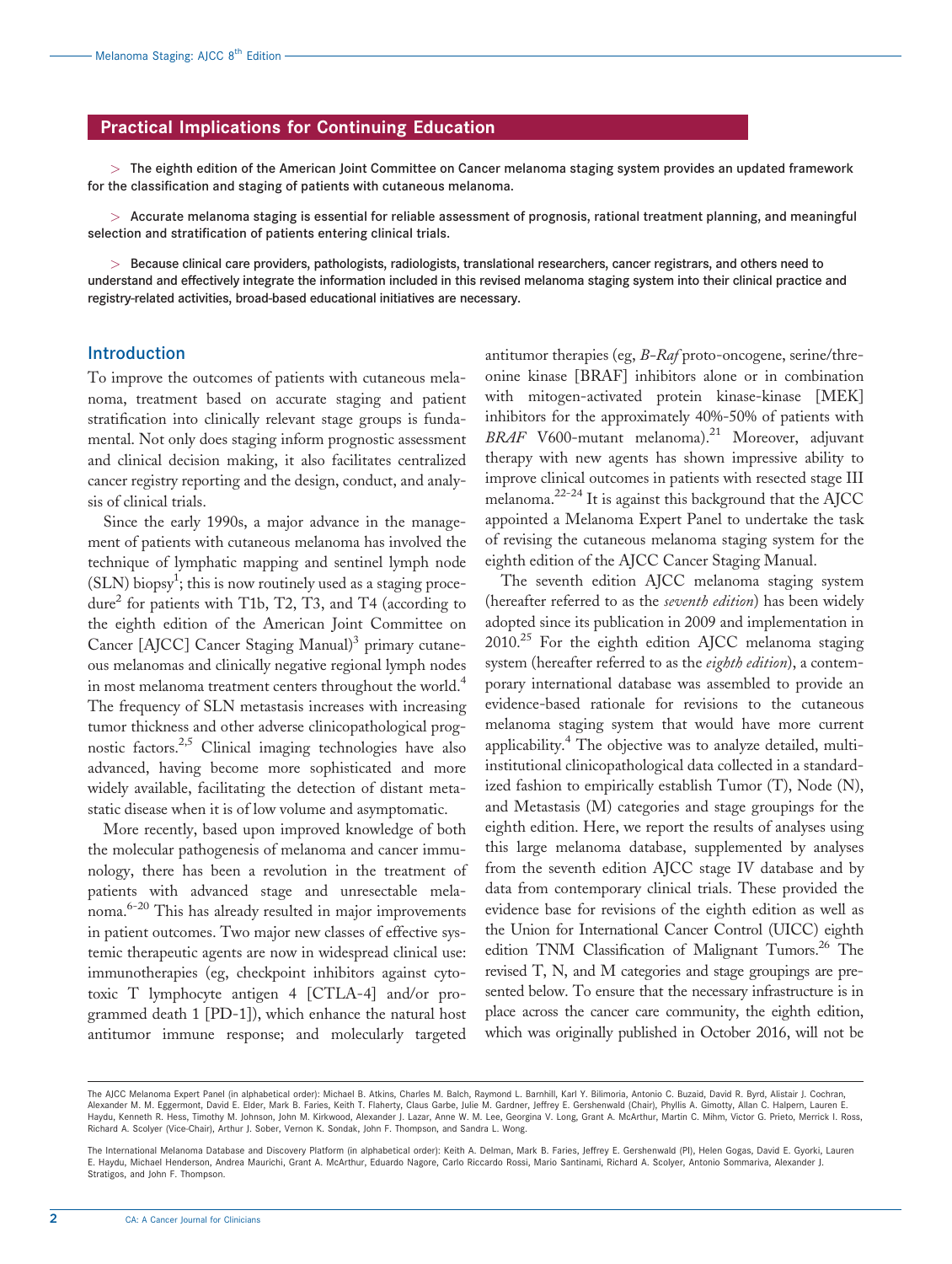formally implemented in the United States until January 1, 2018<sup>27</sup>

## Database and Methods

To assist the eighth edition Melanoma Expert Panel in its review of T and N categories and stage I through III subgroupings, a protocol-based International Melanoma Database and Discovery Platform (IMDDP) was created at The University of Texas MD Anderson Cancer Center (MD Anderson) (Houston, TX). This protocol was approved by the MD Anderson Institutional Review Board (IRB), and formal data use agreements were implemented across all participating institutions, each also having obtained approval from their own IRB. This overall approach built upon collaborative efforts of the previous AJCC Melanoma Task Forces (renamed the AJCC Melanoma Expert Panel for the eighth edition) and an expanded network of national and international academic melanoma clinician-investigators representing institutions, cooperative groups, and tumor registries. The database included de-identified patient records from 10 institutions in the United States, Europe, and Australia with well annotated clinicopathological and follow-up data for patients who had stage I through III melanomas at initial diagnosis and had received treatment since 1998. Importantly, the database reflected a contemporary clinical practice era during which the use of lymphatic mapping and SLN biopsy was well established in nearly all academic medical centers worldwide for patients who were considered at significant risk for occult regional node metastasis. Patients who were treated in the pre-SLN era (ie, before the 1990s) and in the early SLN era (early through mid-1990s) were deliberately omitted. During the latter period, SLN biopsy surgical techniques had evolved and matured (with the development and implementation of a dual-modality, intraoperative approach using blue dye and a radiotracer with gamma probe detection) along with pathological assessment of the SLN (with the widespread implementation of "enhanced" pathological assessment using step or serial sectioning and immunohistochemistry).<sup>1,2,28-32</sup>

In the analyses undertaken for the eighth edition, the database platform included the records of more than 46,000 patients with melanoma (see Supporting Information Table 1), of whom 43,792 qualified for analysis. Only data from patients for whom relevant covariates were known (see Supporting Information Table 2) were included in each analysis.

Given the unprecedented changes in the still rapidly evolving landscape of the management of patients with stage IV melanoma, the Melanoma Expert Panel concluded that it was premature to embark on a broad-based analytic initiative involving data from patients with stage IV melanoma who were treated during the past 8 years. Instead, the legacy seventh edition AJCC stage IV International Melanoma Database containing details of approximately 10,000

patients who presented with or developed stage IV disease was used as the primary data source for the eighth edition and was supplemented by data from published contemporary clinical trials.<sup>6-20</sup>

## Statistical Analyses

Melanoma-specific survival (MSS) was calculated from the date of initial melanoma diagnosis. MSS curves were computed using the Kaplan-Meier method. Multivariable analyses were conducted using Cox proportional hazards regression models and recursive partitioning analysis. Analyses were performed using  $S+$  (Windows version 8.2; TIBCO Software, Inc.). Recursive partitioning analysis was performed using the  $S+$  "tree" libraries on the MSS null martingale residuals.

## Major Changes

Table  $1<sup>4</sup>$  summarizes the major changes introduced for the T, N, and M categories and stage groupings in the eighth edition. The rationale for these changes is described below.

## The T Category

## Breslow tumor thickness

In prior editions of the AJCC Cancer Staging Manual,<sup>25,33</sup> it was implied (but not explicitly stated) that primary melanoma tumor thickness should be recorded to the nearest 0.01 mm. This has been clarified in the eighth edition. On the basis of consensus recommendations by the International Collaboration on Cancer Reporting<sup>34</sup> and the International Melanoma Pathology Study Group, already widely adopted in the pathology community,  $35$  thickness measurements should be recorded to the nearest 0.1 mm, not the nearest 0.01 mm, because of the impracticality and imprecision of measurements,<sup>35</sup> particularly for tumors >1 mm thick, and the reality that tumor thickness may vary by 0.1 mm or more between different histological tissue sections cut from the same paraffin tissue block of the tumor.<sup>36</sup> Tumors  $\leq$ 1 mm thick may initially be measured to the nearest 0.01 mm but should be rounded up or down to be recorded to the precision of a single digit after the decimal (ie, to the nearest 0.1 mm). The convention for rounding decimal values in the hundredth's place is to round down those ending in 1 to 4 and to round up those ending in 5 to 9. For example, a melanoma measuring 0.75 mm in thickness would be recorded as 0.8 mm in thickness (ie, T1b), and those measuring from 0.95 to 1.04 mm would be rounded to 1.0 mm (ie, T1b). Primary tumor thickness should be measured using an ocular micrometer that has been calibrated to the magnification of the microscope used for the measurement. Microsatellites should not be included in the measurement of tumor thickness. Additional specific recommendations for the measurement of tumor thickness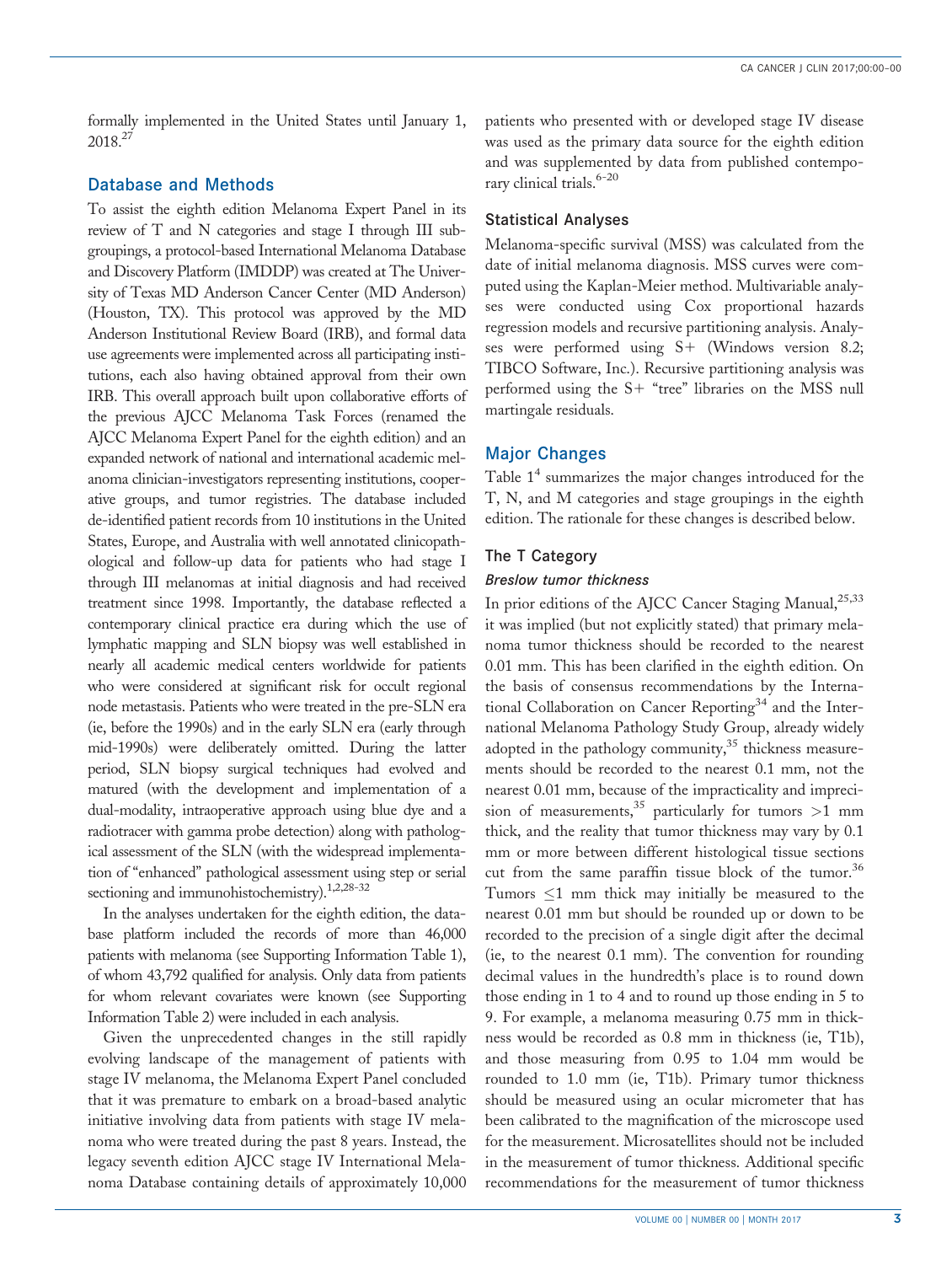| <b>CHANGE</b>                         | <b>DETAILS OF CHANGE/HIGHLIGHT</b>                                                                                                                                                                                                                                                                                                                                                                                                                                    |
|---------------------------------------|-----------------------------------------------------------------------------------------------------------------------------------------------------------------------------------------------------------------------------------------------------------------------------------------------------------------------------------------------------------------------------------------------------------------------------------------------------------------------|
| Definition of primary tumor (T)       | All principal T-category tumor thickness ranges are maintained, but T1 is now subcategorized by tumor<br>thickness strata at 0.8-mm threshold                                                                                                                                                                                                                                                                                                                         |
|                                       | Tumor mitotic rate is removed as a staging criterion for T1 tumors: T1a melanomas are now defined as<br>nonulcerated and <0.8 mm in thickness; T1b is now defined as melanomas 0.8-1.0 mm in thickness<br>regardless of ulceration status OR ulcerated melanomas $<$ 0.8 mm in thickness                                                                                                                                                                              |
|                                       | TO definition has been clarified: TO should be used to designate when there is no evidence of a primary<br>tumor or that the site of the primary tumor is unknown (eq, in a patient who presents with an axillary<br>metastasis with no known primary tumor); staging may be based on the clinical suspicion of the primary<br>tumor with the tumor categorized as TO (Tis, not TO, designates melanoma in situ)                                                      |
|                                       | Tumor thickness measurements are now recorded to the nearest 0.1 mm, not the nearest 0.01 mm,<br>because of impracticality and imprecision of measurements, particularly for tumors >1 mm thick; tumors<br>$<$ 1 mm may be measured to the nearest 0.01 mm when practical but should be reported rounded to<br>the nearest 0.1 mm (eq, melanomas measured to be anywhere in the range from 0.75 mm to 0.84 mm<br>are reported as 0.8 mm in thickness [and hence T1b]) |
|                                       | Tis (melanoma in situ), T0 (no evidence of or unknown primary tumor), and TX (tumor thickness cannot<br>be determined) may now be used as the T-category designation for stage groupings                                                                                                                                                                                                                                                                              |
| Definition of regional lymph node (N) | The number of metastasis-containing regional lymph nodes is retained                                                                                                                                                                                                                                                                                                                                                                                                  |
|                                       | Previously empirically defined "microscopic" and "macroscopic" descriptors are redefined as "clinically<br>occult" (ie, clinical stage I-II with nodal metastasis determined at sentinel node biopsy) and "clinically<br>apparent" regional node disease (clinical stage III), respectively                                                                                                                                                                           |
|                                       | Sentinel node tumor burden is considered a regional disease prognostic factor that should be collected for all<br>patents with positive sentinel nodes but is not used to determine N-category groupings                                                                                                                                                                                                                                                              |
|                                       | Non-nodal regional disease, including microsatellites, satellites, and in-transit cutaneous and/or<br>subcutaneous metastases, is more formally stratified by N category according to the number of tumor-<br>involved lymph nodes (the presence of microsatellites, satellites, or in-transit metastases is now categorized<br>as N1c, N2c, or N3c based on the number of tumor-involved, regional lymph nodes, if any)                                              |
|                                       | "Gross" extranodal extension no longer used as an N staging criterion (but the presence of "matted<br>nodes" is retained)                                                                                                                                                                                                                                                                                                                                             |
| Definition of distant metastasis (M)  | M1 is now defined by both anatomic site of distant metastatic disease and serum lactate dehydrogenase<br>(LDH) value for all anatomic site subcategories                                                                                                                                                                                                                                                                                                              |
|                                       | Descriptions of distant anatomic sites of disease are clarified in M subcategories                                                                                                                                                                                                                                                                                                                                                                                    |
|                                       | Descriptors are now added to M1 subcategory designation that provides LDH values (designated as "0"<br>for "not elevated" and "1" for "elevated") for all sites of distant disease; eq, skin/soft tissue/nodal<br>metastases with elevated LDH are now M1a(1), not M1c                                                                                                                                                                                                |
|                                       | A new M1d designation is added to include distant metastasis to the central nervous system (CNS),<br>with or without any other distant sites of disease; M1c no longer includes CNS metastasis                                                                                                                                                                                                                                                                        |
|                                       | Elevated LDH level no longer defines M1c                                                                                                                                                                                                                                                                                                                                                                                                                              |
| AJCC prognostic stage groups          | No overall change in T subcategories, but definitions of stages IA and IB are refined                                                                                                                                                                                                                                                                                                                                                                                 |
|                                       | N category is now composed of 4 substages rather than 3, and stage III subgroupings are based on<br>multivariable models, including T-category (tumor thickness and ulceration) and N-category (number of<br>lymph nodes, satellites/in-transits/microsatellites) elements that demonstrate a significant impact of<br>primary tumor factors in assigning N substage                                                                                                  |
|                                       | Clarified that stage IV is not further substaged (ie, M1c is stage IV, not stage IVC)                                                                                                                                                                                                                                                                                                                                                                                 |
|                                       | <sup>a</sup> Used with permission of the American loint Committee on Cancer (AICC), Chicago, Illinois. The original and primary source for this information is the AICC                                                                                                                                                                                                                                                                                               |

## TABLE 1. A Summary of the Major Changes Introduced and Highlights of the Eighth Edition of the AJCC Melanoma **Staging System<sup>a</sup>**

<sup>a</sup>Used with permission of the American Joint Committee on Cancer (AJCC), Chicago, Illinois. The original and primary source for this information is the AJCC<br>Cancer Staging Manual, eighth edition (2017) published by Spring skin. In: Amin MB, Edge SB, Greene FL, et al, eds. AJCC Cancer Staging Manual. 8th ed. New York: Springer International Publishing; 2017:563-585<sup>4</sup> ).

in particular clinical circumstances have been previously  $d$  documented<sup>34</sup> and will be further detailed in a planned separate publication on pathological aspects of melanoma staging from the International Melanoma Pathology Study Group.

In the eighth edition, the T-category thresholds of melanoma thickness continue to be defined at 1, 2, and 4 mm (Table 2).4 However, the T categories have been revised to promote consistency, with the recommendation that thickness be rounded to the nearest 0.1 mm, as described above.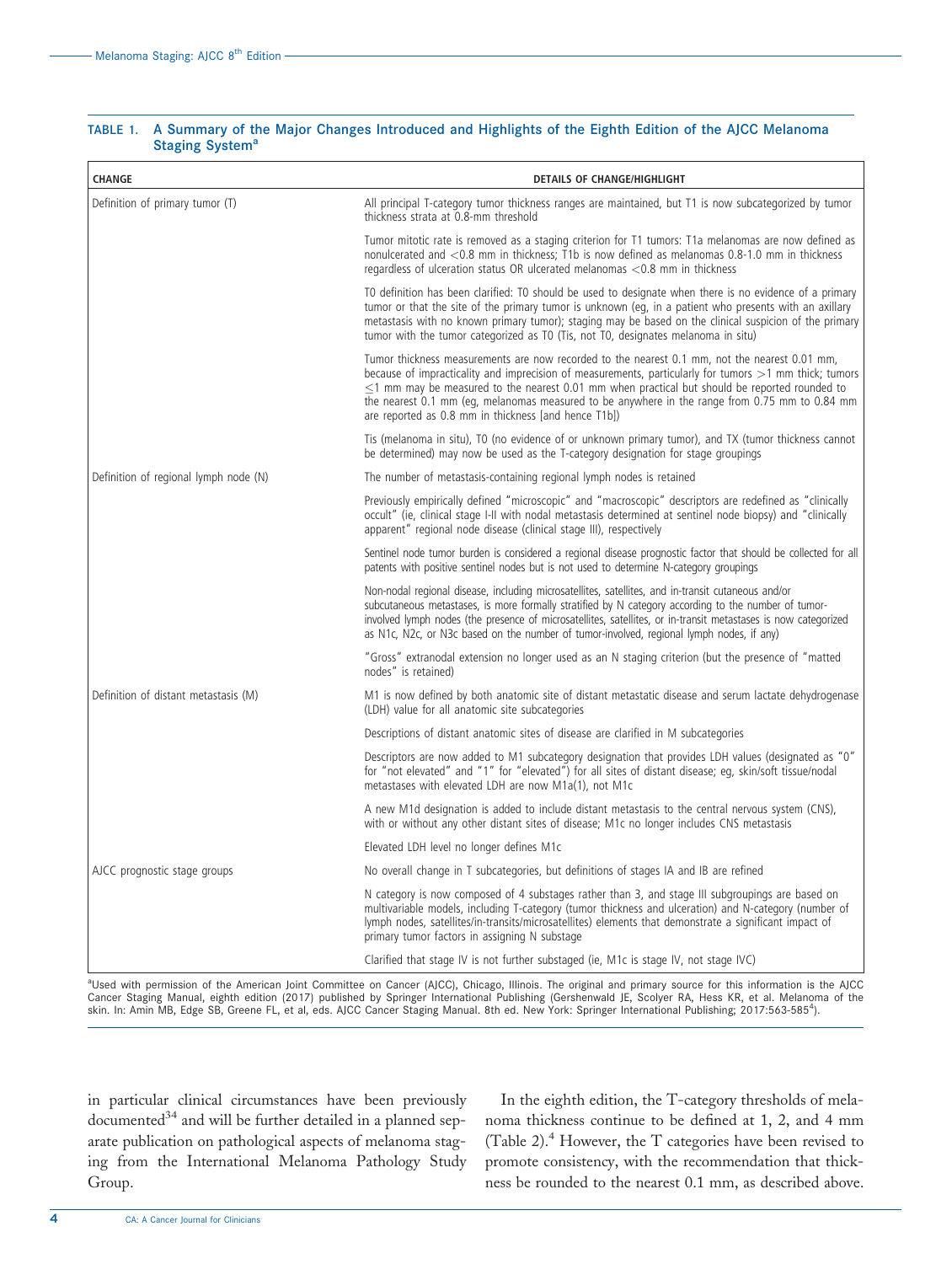| <b>T CATEGORY</b>                                                                       | <b>THICKNESS</b> | <b>ULCERATION STATUS</b>   |
|-----------------------------------------------------------------------------------------|------------------|----------------------------|
| TX: Primary tumor thickness cannot be assessed (eq. diagnosis by curettage)             | Not applicable   | Not applicable             |
| TO: No evidence of primary tumor (eg, unknown primary or completely regressed melanoma) | Not applicable   | Not applicable             |
| Tis (melanoma in situ)                                                                  | Not applicable   | Not applicable             |
| T1                                                                                      | $<$ 1.0 mm       | Unknown or unspecified     |
| T <sub>1</sub> a                                                                        | $<$ 0.8 mm       | Without ulceration         |
| T <sub>1</sub> b                                                                        | $<$ 0.8 mm       | With ulceration            |
|                                                                                         | $0.8 - 1.0$ mm   | With or without ulceration |
| T <sub>2</sub>                                                                          | $>1.0 - 2.0$ mm  | Unknown or unspecified     |
| T <sub>2</sub> a                                                                        | $>1.0 - 2.0$ mm  | Without ulceration         |
| T <sub>2</sub> b                                                                        | $>1.0 - 2.0$ mm  | With ulceration            |
| T3                                                                                      | $>$ 2.0-4.0 mm   | Unknown or unspecified     |
| T <sub>3</sub> a                                                                        | $>$ 2.0-4.0 mm   | Without ulceration         |
| T3b                                                                                     | $>$ 2.0-4.0 mm   | With ulceration            |
| T4                                                                                      | $>4.0$ mm        | Unknown or unspecified     |
| T4a                                                                                     | $>4.0$ mm        | Without ulceration         |
| T4b                                                                                     | $>4.0$ mm        | With ulceration            |

#### TABLE 2. Definition of Primary Tumor  $(T)^a$

<sup>a</sup>Adapted with permission of the American Joint Committee on Cancer (AJCC), Chicago, Illinois. The original and primary source for this information is the AJCC<br>Cancer Staging Manual, Eighth Edition (2017) published by Spr  $585^{4}$ ).

By using these rounding conventions, T2 melanomas include melanomas with a tumor thickness from 1.05 to 2.04 mm, because T2 is now presented as from >1.0 to 2.0 mm in thickness compared with 1.01 to 2.0 mm in the seventh edition.<sup>25,37,38</sup>

Several previously published reports have indicated that survival among patients with T1 melanomas is related to tumor thickness, with a possible clinically important "breakpoint" in the region of 0.7 to 0.8 mm.<sup>39-42</sup> These observations were explored in the IMDDP database by seeking to identify a subgroup of patients who had exceptionally good outcomes compared with even the most favorable subcategory (T1a) in the seventh edition<sup>25</sup> and hence in whom SLN biopsy would generally not be indicated. In the T1 cohort, the impact on outcome of a 0.8-mm tumor thickness threshold was evaluated as well as mitotic rate (as a dichotomous variable,  $\langle 1 \text{ mitosis per mm}^2 \rangle$  vs  $\geq 1 \text{ mitosis}$ per mm<sup>2</sup>) and ulceration. In a multivariable analysis of factors predicting MSS (including tumor thickness, ulceration, and mitotic rate) among 7568 patients with T1 N0 melanoma, tumor thickness  $\geq 0.8$  mm had a hazard ratio (HR) of 1.7 versus tumor thickness <0.8 mm ( $P = .057$ ), melanoma with ulceration had an HR of 2.6 versus nonulcerated melanoma ( $P = .035$ ), and a mitotic rate  $\geq 1$  mitosis per

 $mm<sup>2</sup>$  had an HR of 0.85 versus a mitotic rate <1 mitosis per mm<sup>2</sup> ( $P = .57$ ). On the basis of these analyses of patients with T1 melanomas, tumor thickness (when dichotomized as <0.8 mm and 0.8-1.0 mm) and ulceration were stronger predictors of MSS than mitotic rate. Accordingly, because mitotic rate was not statistically significant in the model, T1 subcategory definitions have been revised: T1a is now defined as nonulcerated melanomas <0.8 mm in thickness, and T1b is defined as melanomas from 0.8 to 1.0 mm in thickness regardless of ulceration status and ulcerated melanomas less than 0.8 mm in thickness (Table 2). The eighth edition Melanoma Expert Panel also noted that the subcategorization of T1 melanomas at a 0.8-mm threshold has clinical relevance, particularly for the role of SLN biopsy in patients with T1 melanomas. Overall, SLN metastases are very infrequent (<5%) in melanomas <0.8 mm in thickness but occur in approximately 5% to 12% of patients with primary melanomas from 0.8 to 1.0 mm in thickness,  $43-46$  and consensus guidelines have recommended that SLN biopsy be considered in this latter group of patients, particularly when other adverse prognostic parameters are also present.<sup>47-50</sup>

As in the seventh edition, patients with primary melanoma and no evidence of regional or distant metastasis are stratified into 8 T subcategories (T1a through T4b).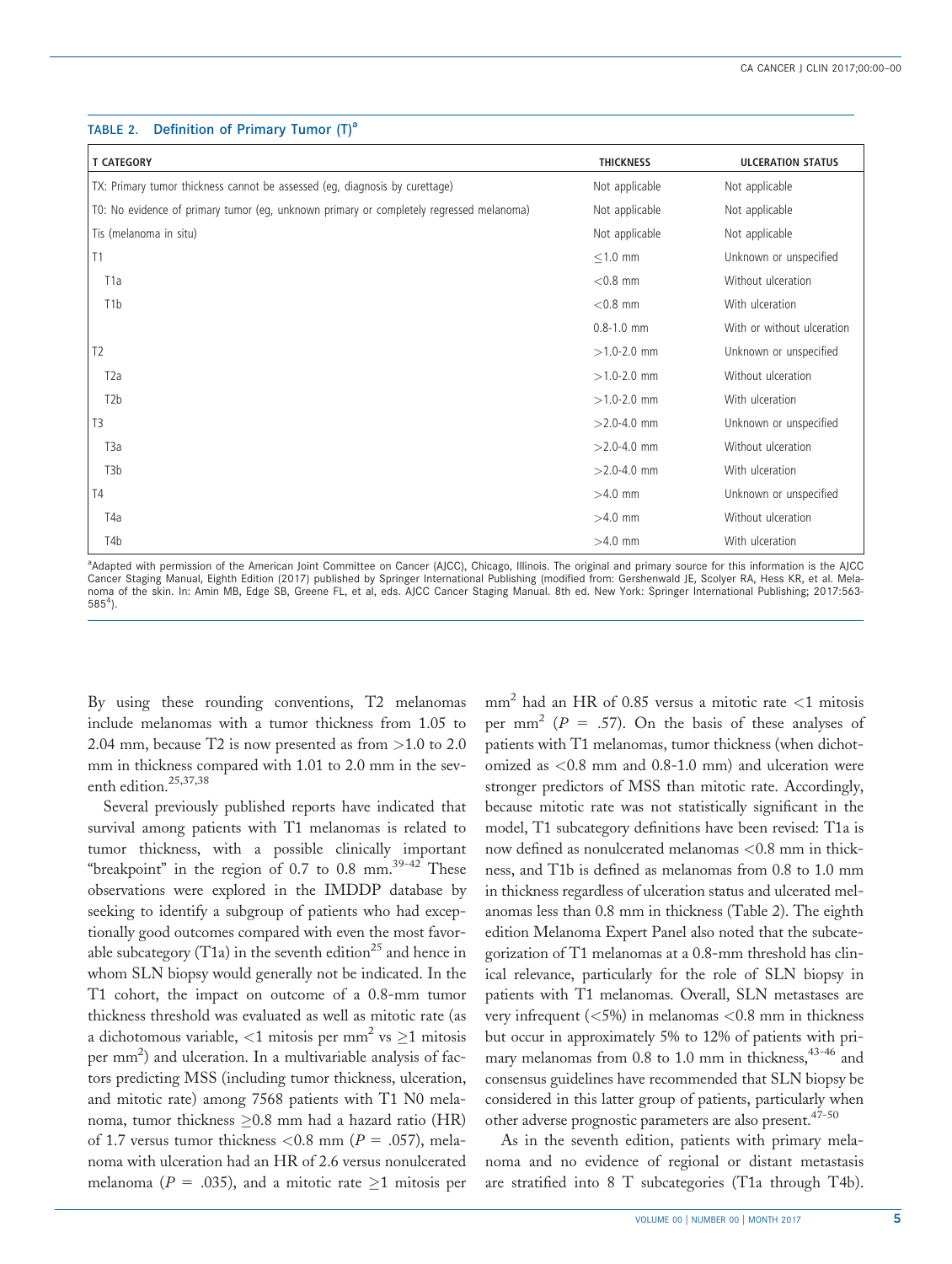MSS stratified by T subcategory for 23,001 patients with complete covariate data is illustrated in Figure 1. For these survival curves, patients with T1 melanomas were included if they had clinical (c) or pathological (p) T1 N0 melanomas, but patients with T2 through T4 melanomas were included only if they had pN0 melanoma (ie, no tumorcontaining SLNs and no evidence of microsatellites, satellites, or in-transit metastases at diagnosis or after initial treatment). Overall, this approach aligns with the AJCC Principles of Cancer Staging (see Chapter 1 of the eighth edition AJCC Cancer Staging Manual).<sup>51</sup> An implication of this approach is that patients with T2 through T4 melanomas who do not undergo SLN biopsy cannot be pathologically staged. Nonetheless, the Melanoma Expert Panel acknowledges that not all patients with T2 through T4 melanomas undergo SLN biopsy, and improved clinical prognostic models and tools (eg, clinical calculators, etc) may be developed to improve prognostic assessment among this cohort of patients in the future.

In the eighth edition, the 5-year and 10-year MSS ranged from 99% and 98%, respectively, for patients with T1a N0 melanomas (ie, primary tumor thickness <0.8 mm, nonulcerated) to 82% and 75%, respectively, for patients with T4b N0 melanomas (ie, primary tumor thickness >4.0 mm, ulcerated). Overall, the presence of an ulcerated primary was generally associated with an MSS approximately similar to that of a patient with a nonulcerated primary tumor in the next highest tumor thickness category. MSS for all T subcategories were notably higher than those reported in the seventh edition, in which the 10-year MSS rates were 93% and 39% for patients with T1a N0 and T4b N0 melanomas, respectively,  $25,37$  or in the sixth edition.<sup>52</sup> The higher survival of patients in the more contemporary cohort examined in this eighth edition effort is likely a consequence of the widespread use of SLN biopsy; the requirement of SLN biopsy for patients with T2 through T4 primary melanoma to be included in AJCC staging; and, to a lesser extent, newer imaging technologies that improve the detection of clinically occult metastatic disease, thereby defining more homogenous groups of patients and achieving more accurate staging.<sup>4,38</sup> Some patients who, in the past, would have been classified as clinically node negative (cN0), would be expected to harbor clinically occult nodal metastasis identified on the basis of a positive SLN biopsy and are classified as pathologic N1 (pN1), pN2, etc, according to the overall number of tumorinvolved lymph nodes. In a 2004 study using sixth edition criteria, for example, the risk of harboring a positive SLN ranged from 2% in patients with T1a melanoma (nonulcerated and  $\leq$ 1.0 mm) to 53% in those with T4b melanoma.<sup>53</sup>

Other T-category definitions have been clarified in the eighth edition. Patients with melanoma in situ are properly categorized as Tis (not T0, which is reserved for an unknown



FIGURE 1. Kaplan-Meier Melanoma-Specific Survival Curves According to T Subcategory for Patients With Stage I and II Melanoma From the Eighth Edition International Melanoma Database. Patients with N0 melanoma have been filtered, so that patients with T2 to T4 melanoma were included only if they had negative sentinel lymph nodes, whereas those with T1N0 melanoma were included regardless of whether they underwent sentinel lymph node biopsy.

or completely regressed primary site). Because tumor thickness can only be evaluated accurately in histological sections cut perpendicular to the epidermal surface, the T category should be recorded as TX if the thickness cannot be assessed (eg, in curettage specimens, when no tissue fragment shows a complete section of the tumor cut perpendicular to the surface). In some instances, if the tissue has been misembedded, then melting the paraffin block and re-embedding the tissue may enable perpendicular sections to be obtained. If there is evidence of regression of part of an invasive melanoma, then the thickness should be measured in the usual way to the deepest identifiable, viable tumor cell, and the tumor should be assigned to the appropriate T category. Partially regressed melanoma should not be designated TX or T0. T0 should be used if there is no evidence of a primary tumor (eg, in a patient who presents with nodal or visceral metastasis and no known primary tumor) or if a melanoma has regressed completely. If the invasive component of the melanoma has regressed but overlying in situ melanoma remains, then the tumor should be designated Tis.

## **Ulceration**

Primary tumor ulceration is another T-category criterion. In the eighth edition, as in the seventh edition,  $4.25$  the absence or presence of ulceration is designated "a" or "b," respectively, in each T subcategory (eg, T2a and T2b correspond to nonulcerated and ulcerated T2 melanomas, respectively) (Table 2). Ulceration is defined as the full thickness absence of an intact epidermis above any portion of the primary tumor with an associated host reaction (characterized by a fibrinous and acute inflammatory exudate) above the primary tumor based on histopathological examination. If there is no host reaction, this likely represents artifactual loss of an intact epidermis overlying the primary melanoma, and the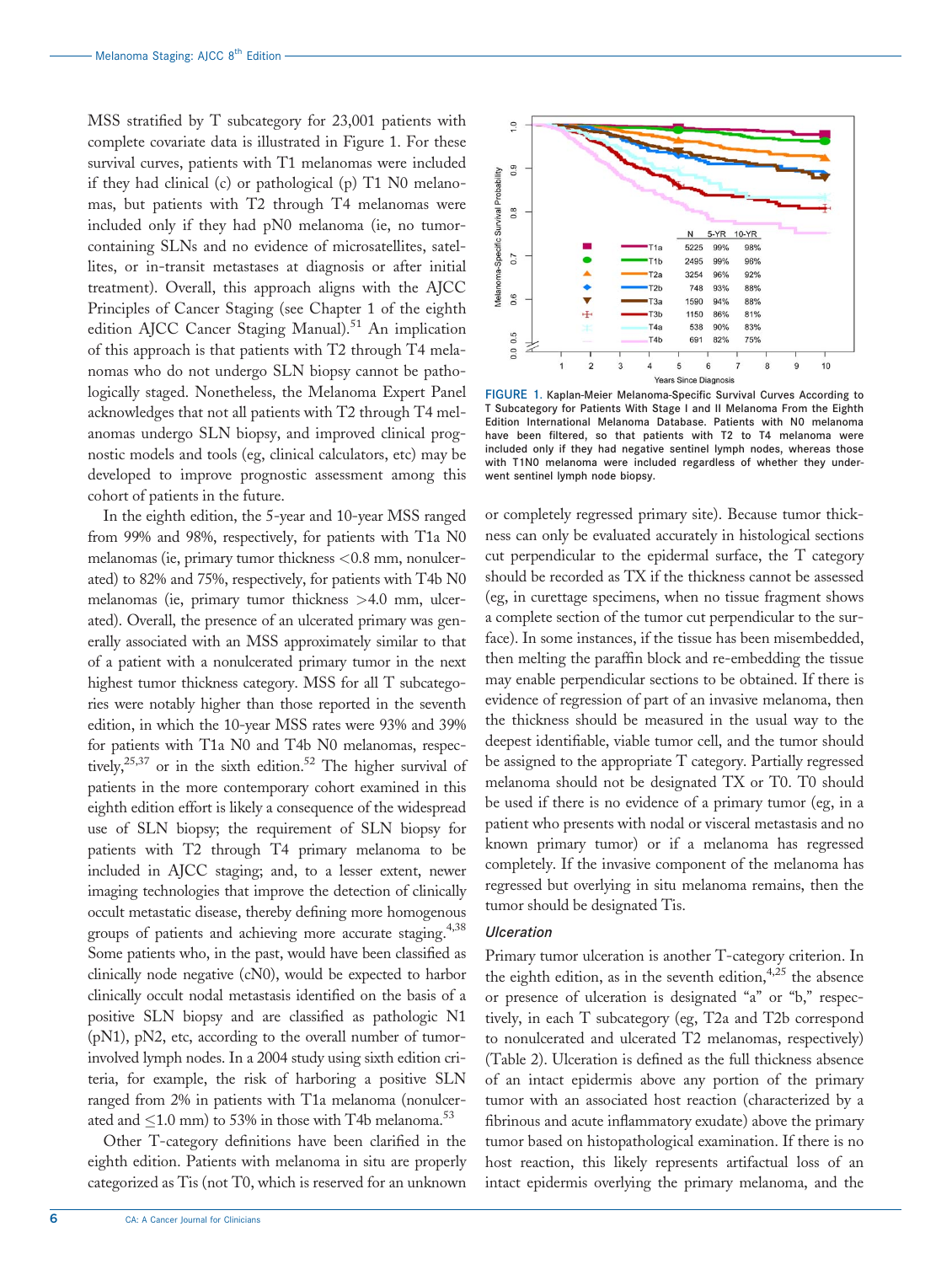

FIGURE 2. Kaplan-Meier Melanoma-Specific Survival Curves According to Mitotic Rate (Mitoses per  $mm<sup>2</sup>$ ) in Patients With Stage I and II Melanoma From the Eighth Edition International Melanoma Database.

melanoma should not be recorded as ulcerated, because this may have resulted from sectioning artifact caused by the tissue sectioning techniques used in the laboratory. Epidermal loss caused by a prior biopsy should not be recorded as ulceration for staging purposes. If ulceration is present in either an initial partial biopsy or a re-excision specimen of a primary melanoma, then the tumor should be recorded as ulcerated for staging purposes. While the presence of "squared-off" edges of a scar can provide a clue to the presence of iatrogenic (prior biopsy-related) ulceration, at times, it may be difficult or impossible to distinguish between iatrogenic and noniatrogenic causes of ulceration on the basis of histopathologic assessment alone, and correlation with the clinical history is essential.<sup>54</sup> If doubt remains as to whether ulceration is traumatic or iatrogenic in origin, then the tumor should be staged as an ulcerated primary tumor.

Ulceration is an adverse prognostic factor;  $4.25,37,41,55$  the presence of an ulcerated primary was generally associated with an MSS similar to that of a patient with a nonulcerated primary in the next highest tumor thickness category (Fig. 1). For example, the 5-year and 10-year MSS rates are 93% and 88%, respectively, for patients with T2b pN0 primary cutaneous melanomas and 94% and 88%, respectively, for those with T3a pN0 primary cutaneous melanomas.

## Mitotic rate

The mitotic rate, defined as the number of mitoses per square millimeter in the invasive portion of the tumor using the "hot-spot" method $4$  (ie, count beginning in a region where mitoses are more frequent and continue in immediately adjacent, nonoverlapping high-power fields), was a T1 category criterion in the seventh edition<sup>25</sup> and was included as a dichotomous variable defined as  $<$ 1 mitosis per mm<sup>2</sup> versus  $\geq$ 1 mitoses per mm<sup>2</sup>. In the eighth edition, the mitotic rate was not included as a T1 staging criterion (based on the T1 analysis described above; see Breslow tumor thickness).

Nevertheless, among patients with clinically node-negative (cN0) primary melanoma in the eighth edition AJCC melanoma database, increasing mitotic rate was significantly associated with decreasing MSS in univariate analysis (Fig. 2). For example, in a univariate analysis of MSS for patients with T1 through T4 pN0 melanoma according to mitotic rate (mitoses per mm<sup>2</sup>), when categorized as  $<$ 1, from 1 to 3, from 3 to 10, and  $>$ 10 mitoses per mm<sup>2</sup>, the 5-year and 10-year MSS rates ranged from 99% and 97%, respectively, in patients who had primary tumors with  $<$ 1 mitosis per mm<sup>2</sup>, to 84% and 77%, respectively, in those who had primary tumors with  $\geq$ 11 mitoses per mm<sup>2</sup> ( $P < .0001$ ; log-rank test). As supported by this univariate analysis and previous reports,  $56,57$  the mitotic rate is likely an important prognostic determinant when evaluated using its dynamic range across melanomas of all tumor thickness categories. Therefore, the AJCC Melanoma Expert Panel strongly recommends that mitotic rate be assessed and recorded for all primary melanomas,<sup>4</sup> although it is not used for T1 staging in the eighth edition. The mitotic rate will likely be an important parameter for inclusion in the future development of prognostic models applicable to individual patients. Although it is not included in the T1 subcategory criteria, mitotic activity in T1 melanomas also has been associated with an increased risk of SLN metastasis.<sup>43,46,50,58</sup>

## The N Category

The N category documents metastatic disease both in regional lymph nodes and in non-nodal locoregional sites (ie, microsatellites, satellites, and in-transit metastases). For the eighth edition, the Melanoma Expert Panel sought to add further granularity throughout the N category by providing clarity of definitions.

## Regional lymph node metastasis

In the eighth edition, N category criteria continue to include both the extent of regional node tumor involvement and the number of tumor-involved regional nodes. "Clinically occult" nodal metastasis describes patients with microscopically identified regional node metastasis detected by SLN biopsy and without clinical or radiographic evidence of regional node metastasis (termed "microscopic" nodal metastasis in the seventh edition). In contrast, "clinically detected" nodal metastasis describes patients with regional node metastasis identified by clinical, radiographic, or ultrasound examination (termed "macroscopic" nodal metastasis in the seventh edition) and usually (but not necessarily) confirmed by biopsy. $51$ 

Clinically occult (N1a, N2a, N3a) and clinically detected (N1b, N2b, N3b) N subcategories define patients with regional lymph node disease based on extent of regional node involvement and the number of tumor-involved regional nodes among patients without satellites, microsatellites, or in-transit metastases (Table 3).<sup>4</sup> If at least one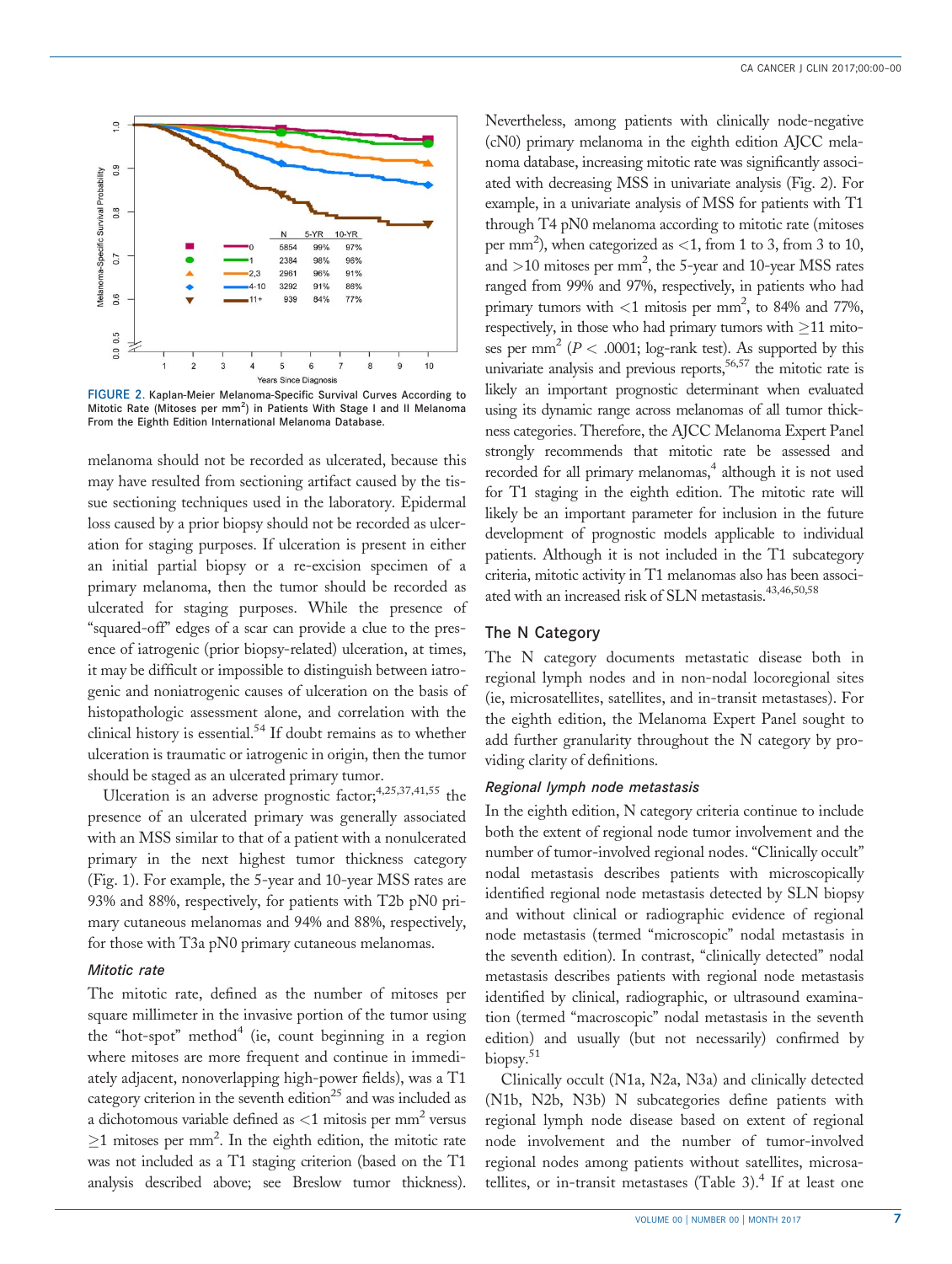|  | TABLE 3. Definition of Regional Lymph Node (N) <sup>a</sup> |  |  |  |  |  |
|--|-------------------------------------------------------------|--|--|--|--|--|
|--|-------------------------------------------------------------|--|--|--|--|--|

|                  | EXTENT OF REGIONAL LYMPH NODE AND/OR LYMPHATIC METASTASIS                                                                                                                                                                                                   |                                                                                  |  |  |  |  |  |
|------------------|-------------------------------------------------------------------------------------------------------------------------------------------------------------------------------------------------------------------------------------------------------------|----------------------------------------------------------------------------------|--|--|--|--|--|
| N CATEGORY       | NO. OF TUMOR-INVOLVED<br><b>REGIONAL LYMPH NODES</b>                                                                                                                                                                                                        | PRESENCE OF IN-TRANSIT,<br>SATELLITE, AND/OR MICROSATELLITE<br><b>METASTASES</b> |  |  |  |  |  |
| <b>NX</b>        | Regional nodes not assessed (eg, sentinel lymph node [SLN] biopsy not performed,<br>regional nodes previously removed for another reason); Exception: pathological N<br>category is not required for T1 melanomas, use clinical N information               | No                                                                               |  |  |  |  |  |
| N <sub>0</sub>   | No regional metastases detected                                                                                                                                                                                                                             | No                                                                               |  |  |  |  |  |
| N <sub>1</sub>   | One tumor-involved node or any number of in-transit, satellite, and/or microsatellite<br>metastases with no tumor-involved nodes                                                                                                                            |                                                                                  |  |  |  |  |  |
| N <sub>1</sub> a | One clinically occult (ie, detected by SLN biopsy)                                                                                                                                                                                                          | N <sub>0</sub>                                                                   |  |  |  |  |  |
| N <sub>1</sub> b | One clinically detected                                                                                                                                                                                                                                     | No                                                                               |  |  |  |  |  |
| N1c              | No regional lymph node disease                                                                                                                                                                                                                              | Yes                                                                              |  |  |  |  |  |
| N <sub>2</sub>   | Two or 3 tumor-involved nodes or any number of in-transit, satellite, and/or micro-<br>satellite metastases with one tumor-involved node                                                                                                                    |                                                                                  |  |  |  |  |  |
| N <sub>2</sub> a | Two or 3 clinically occult (ie, detected by SLN biopsy)                                                                                                                                                                                                     | <b>No</b>                                                                        |  |  |  |  |  |
| N <sub>2</sub> b | Two or 3, at least one of which was clinically detected                                                                                                                                                                                                     | No.                                                                              |  |  |  |  |  |
| N2c              | One clinically occult or clinically detected                                                                                                                                                                                                                | Yes                                                                              |  |  |  |  |  |
| N3               | Four or more tumor-involved nodes or any number of in-transit, satellite, and/or<br>microsatellite metastases with 2 or more tumor-involved nodes, or any number of<br>matted nodes without or with in-transit, satellite, and/or microsatellite metastases |                                                                                  |  |  |  |  |  |
| N3a              | Four or more clinically occult (ie, detected by SLN biopsy)                                                                                                                                                                                                 | N <sub>0</sub>                                                                   |  |  |  |  |  |
| N3b              | Four or more, at least one of which was clinically detected, or the presence of any<br>number of matted nodes                                                                                                                                               | No                                                                               |  |  |  |  |  |
| N <sub>3</sub> c | Two or more clinically occult or clinically detected and/or presence of any number<br>of matted nodes                                                                                                                                                       | Yes                                                                              |  |  |  |  |  |

<sup>a</sup>Adapted with permission of the American Joint Committee on Cancer (AJCC), Chicago, Illinois. The original and primary source for this information is the AJCC Cancer Staging Manual, Eighth Edition (2017) published by Springer International Publishing (modified from: Gershenwald JE, Scolyer RA, Hess KR, et al. Mela-<br>noma of the skin. In: Amin MB, Edge SB, Greene FL, et al, eds. A  $585^{4}$ ).

node is clinically detected and there are additional involved nodes detected only on microscopic examination, then the total number of involved nodes (ie, both those clinically detected and those identified only on microscopic examination of a complete lymphadenectomy specimen) should be recorded for N subcategory based on the total number of tumor-involved regional nodes. If microsatellites, satellites, or in-transit metastases are present, then patients are assigned to an N "c" subcategory according to the number of tumor-involved regional nodes, regardless of whether they are clinically occult or clinically detected: N1c, N2c or N3c if 0, 1 or  $\geq$ 2 regional nodes contain tumor, respectively (Table 3).

As noted in the seventh edition, there is no unequivocal evidence that there is a lower threshold for the size of a clinically occult melanoma regional lymph node tumor deposit that defines node-positive disease for staging purposes. Thus, a lymph node in which any metastatic tumor cells have been identified, irrespective of how small the tumor deposit or whether it has been identified on hematoxylin

and eosin-stained or immunostained sections, should be designated as a tumor-involved lymph node. In the eighth edition, it has been clarified that, if melanoma cells are found in a lymphatic channel within or immediately adjacent to a lymph node, that node is regarded as tumorinvolved for staging purposes.

In the eighth edition, the term "gross extranodal extension" is no longer used as an N category criterion, but the presence of matted nodes (defined as 2 or more nodes adherent to one another through involvement by metastatic disease, identified at the time the specimen is examined macroscopically in the pathology laboratory) is retained as an N3 criterion. Although it is not formally included as an eighth edition N category criterion, the definition of extranodal extension (ENE) (also termed extranodal spread or extracapsular extension) has been clarified. In the eighth edition, ENE is defined as the presence of a nodal metastasis extending through the lymph node capsule and into adjacent tissue, which may be macroscopically apparent but must be microscopically confirmed. It is recommended that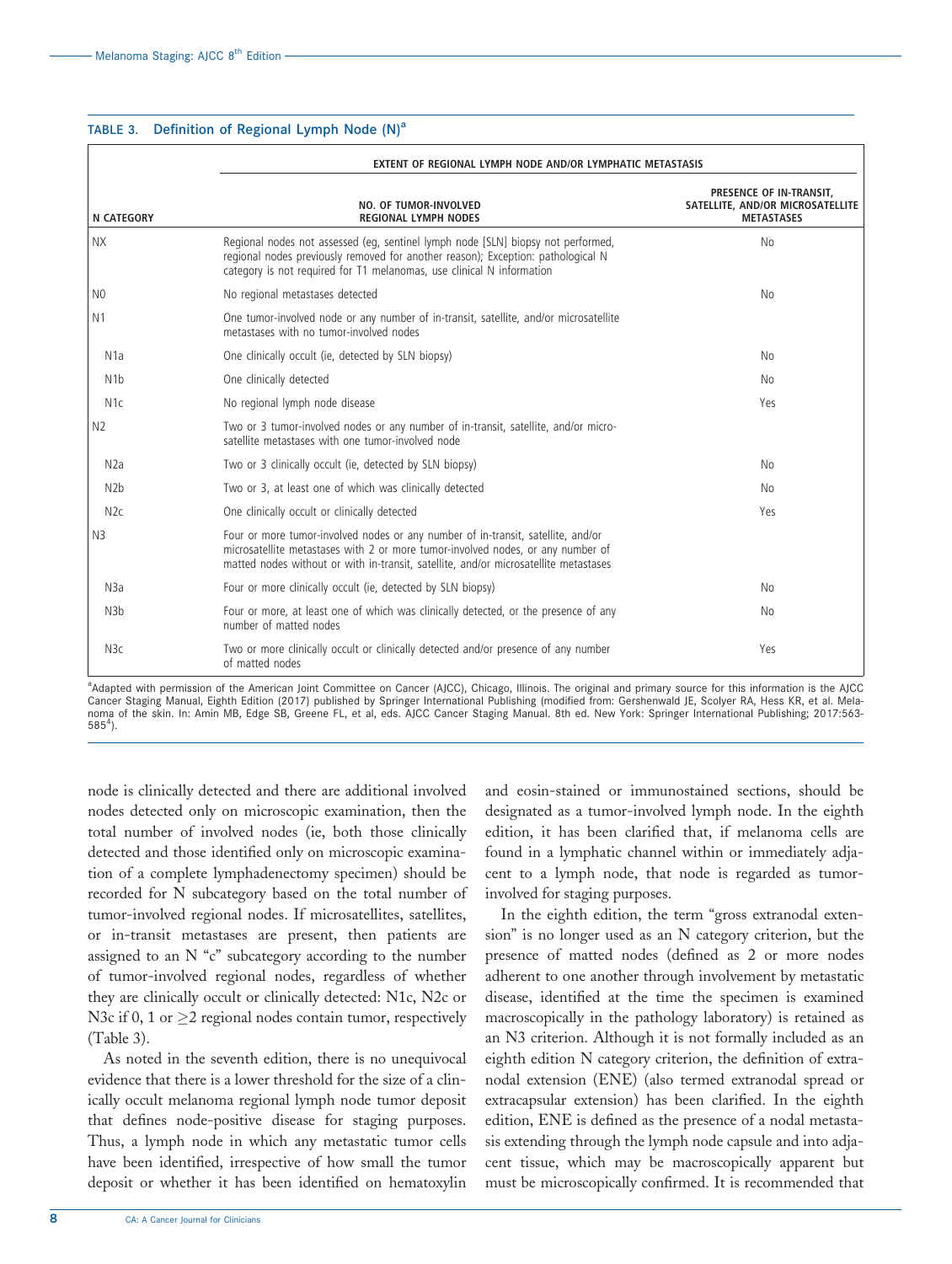

FIGURE 3. Kaplan-Meier Melanoma-Specific Survival Curves According to (A) N Categories and (B) Subcategories From the Eighth Edition International Melanoma Database.

this factor be recorded, as it may be useful for future analyses.59

Several large series have demonstrated that patients with clinically occult regional node disease have better survival than those with clinically evident disease.<sup>52,60-62</sup> This was also evident in the AJCC MSS curves according to N category and N subcategory, as shown in Figure 3. Overall, consistent with our observations in the seventh edition,  $25,37,62$ there is marked heterogeneity in prognosis among patients with stage III regional node disease by N-category designation.

## Non-nodal locoregional metastases (microsatellite, satellite, and in-transit metastases)

The presence and absence of microsatellite, satellite, or intransit metastases, regardless of the number of such lesions, are components of the N category in the eighth edition (Table 3). $4$  They are all thought to represent metastases that are a consequence of intralymphatic or possibly angiotrophic tumor spread. Satellite metastases have classically and somewhat arbitrarily been defined as clinically evident cutaneous and/or subcutaneous metastases occurring within 2 cm of the primary melanoma. $^{33,51}$  *Microsatellites* have classically

been defined as microscopic cutaneous and/or subcutaneous metastases found adjacent or deep to a primary melanoma on pathological examination (see discussion below). In-transit metastases have classically and somewhat arbitrarily been defined as clinically evident cutaneous and/or subcutaneous metastases identified at a distance more than 2 cm from the primary melanoma in the region between the primary and the first echelon of regional lymph nodes.<sup>33</sup> Beginning with the sixth edition AJCC melanoma staging system, satellite and in-transit metastases were merged into a single staging entity reflective of intralymphatic regional metastases.<sup>33</sup> Occasionally, satellite or in-transit metastases may occur distal to the primary site. An N "c" subcategory has been added into each of the N1, N2 and N3 categories (ie, N1c, N2c, N3c) (Table 3) in the eighth edition to incorporate contemporary knowledge of the prognostic importance of nonnodal locoregional metastases and to simplify the application of staging rules for patients who have them. Microsatellites, satellites, and in-transit metastases have been shown to portend a relatively poor prognosis.63-69 In univariate analysis of the eighth edition database that included patients with or without synchronous regional node involvement, there was no significant difference in survival outcome for these anatomically defined entities (Fig. 4); hence, they were grouped together for staging purposes (Table 3). Planned IMDDP multivariable analyses will further explore the prognostic impact of non-nodal regional disease on MSS.

In the seventh edition, a microsatellite was defined as "any tumor nest >0.05 mm in diameter that was separated by normal dermis from the main invasive component of a melanoma by distance of  $>0.5$  mm.<sup>25</sup> The definition of microsatellite has been clarified and refined, so that, in the eighth edition, there is no minimum size threshold or distance from the primary tumor that defines a microsatellite;



FIGURE 4. Kaplan-Meier Melanoma-Specific Survival Curves According to the Presence or Absence of Microsatellites, Satellites, and/or In-Transit Metastases From the Eighth Edition International Melanoma Database. Note that in-transit in the figure means in-transit and/or satellite metastasis and both means microsatellites and in-transit and/or satellite metastasis.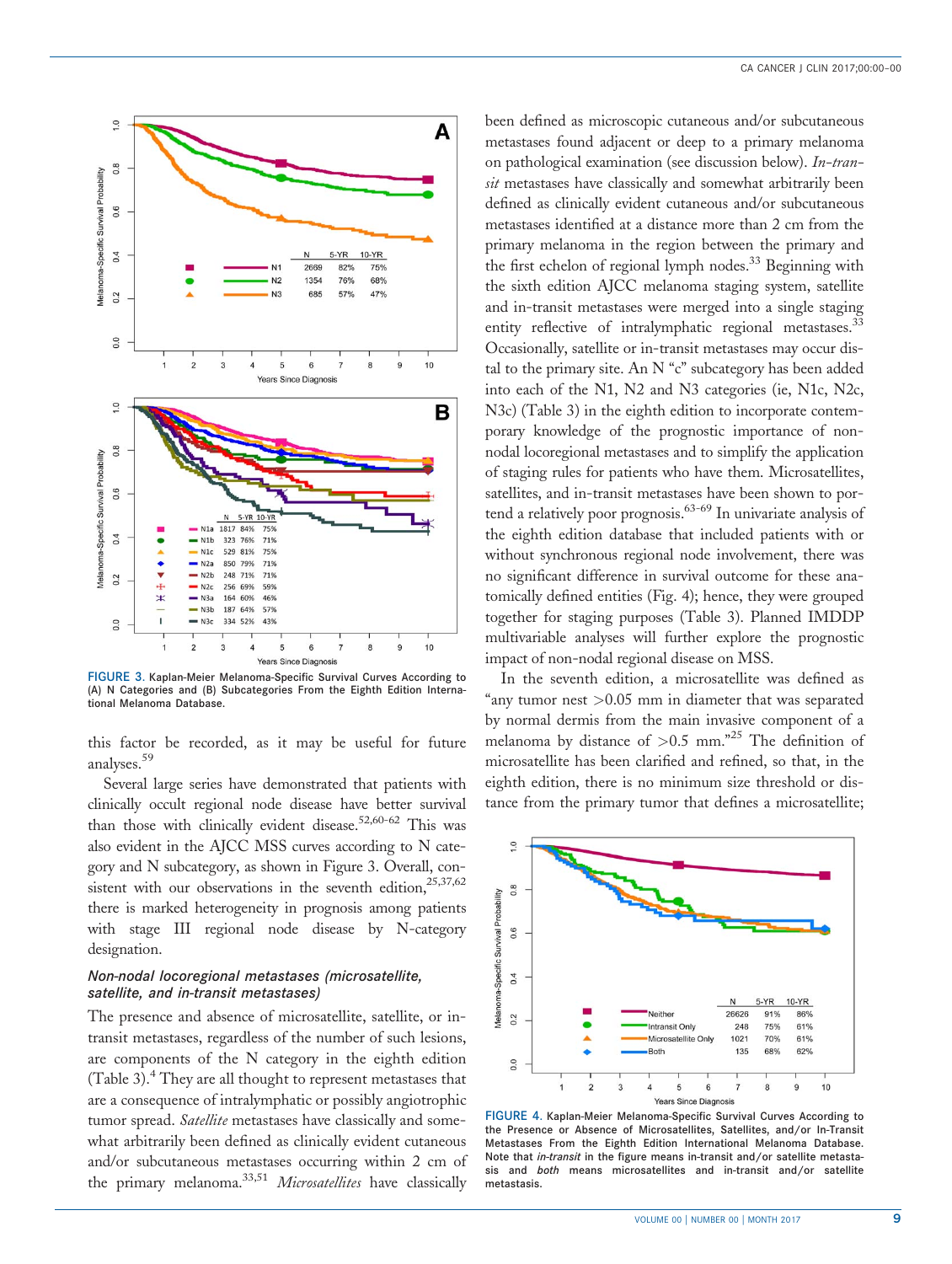| TABLE 4. |  |  |  | Definition of Distant Metastasis (M) <sup>a</sup> |  |
|----------|--|--|--|---------------------------------------------------|--|
|----------|--|--|--|---------------------------------------------------|--|

|                         | <b>M CRITERIA</b>                                                                        |                             |  |  |  |  |  |
|-------------------------|------------------------------------------------------------------------------------------|-----------------------------|--|--|--|--|--|
| M CATEGORY <sup>b</sup> | <b>ANATOMIC SITE</b>                                                                     | <b>LDH LEVEL</b>            |  |  |  |  |  |
| M <sub>0</sub>          | No evidence of distant metastasis                                                        | Not applicable              |  |  |  |  |  |
| M1                      | Evidence of distant metastasis                                                           | See below                   |  |  |  |  |  |
| M <sub>1</sub> a        | Distant metastasis to skin, soft tissue including muscle, and/or nonregional lymph node  | Not recorded or unspecified |  |  |  |  |  |
| M1a(0)                  |                                                                                          | Not elevated                |  |  |  |  |  |
| M1a(1)                  |                                                                                          | Elevated                    |  |  |  |  |  |
| M <sub>1</sub> b        | Distant metastasis to lung with or without M1a sites of disease                          | Not recorded or unspecified |  |  |  |  |  |
| M1b(0)                  |                                                                                          | Not elevated                |  |  |  |  |  |
| M1b(1)                  |                                                                                          | Elevated                    |  |  |  |  |  |
| M1c                     | Distant metastasis to non-CNS visceral sites with or without M1a or M1b sites of disease | Not recorded or unspecified |  |  |  |  |  |
| M1c(0)                  |                                                                                          | Not elevated                |  |  |  |  |  |
| M1c(1)                  |                                                                                          | Elevated                    |  |  |  |  |  |
| M <sub>1</sub> d        | Distant metastasis to CNS with or without M1a, M1b, or M1c sites of disease              | Not recorded or unspecified |  |  |  |  |  |
| M1d(0)                  |                                                                                          | Not elevated                |  |  |  |  |  |
| M1d(1)                  |                                                                                          | Elevated                    |  |  |  |  |  |

CNS indicates central nervous system; LDH, lactate dehydrogenase. <sup>a</sup>Used with permission of the American Joint Committee on Cancer (AJCC), Chicago, Illinois. The original and primary source for this information is the AJCC Cancer Staging Manual, eighth edition (2017) published by Springer International Publish-<br>ing (Gershenwald JE, Scolyer RA, Hess KR, et al. Melanoma of recorded or is unspecified.

it is simply defined as a microscopic cutaneous and/or subcutaneous metastasis adjacent to or deep to and completely discontinuous from a primary melanoma with unaffected stroma occupying the space between, identified on pathological examination of the primary tumor site. Fibrous scarring and/or inflammation noted between an apparently separate nodule and the primary tumor (rather than normal stroma) may represent regression of the intervening tumor; if these findings are present, then the nodule is considered to be an extension of the primary tumor and not a microsatellite. Although occasionally seen in the primary melanoma diagnostic biopsy specimen, microsatellites, when present, are more commonly identified in the wide excision specimen.

## Metastatic melanoma in lymph nodes without a known primary tumor

Patients who presented with melanoma in one or more lymph nodes without a known primary tumor were not included in the International Melanoma Database constructed for the analyses informing the eighth edition. However, based on data from the published literature (including from patients who were diagnosed before 1998 $70-72$ ) and analyses of patients who presented to Melanoma Institute Australia since 1998,72 such patients had an equivalent or slightly better survival than patients with a

10 CA: A Cancer Journal for Clinicians

known primary tumor who presented with a similar number of clinically detected, tumor-involved nodes. The AJCC Melanoma Expert Panel recommended that such patients be assigned to the corresponding N category based on the number of lymph nodes containing metastatic disease and the presence or absence of satellite, microsatellite, or intransit metastases. Until additional data are available, patients who have melanoma with an unknown primary and metastatic disease in a lymph node or nodes should be staged as in Table 6.

## The M Category

For the eighth edition, the Melanoma Expert Panel concluded that, because of the rapidly changing and still evolving landscape for the management of patients with stage IV melanoma, it was premature to embark on a broad-based, analytic initiative based on new data from patients who were treated in recent years. Instead, the legacy seventh edition AJCC stage IV International Melanoma Database was used for the eighth edition as the primary data source (and no new analyses were conducted), supplemented by published contemporary clinical trial data. $6-20$  In the eighth edition, M-category definitions were clarified and refined, and a new category for patients with central nervous system (CNS) metastases was added (M1d). For patients with distant metastases, M1 is defined by both anatomic site of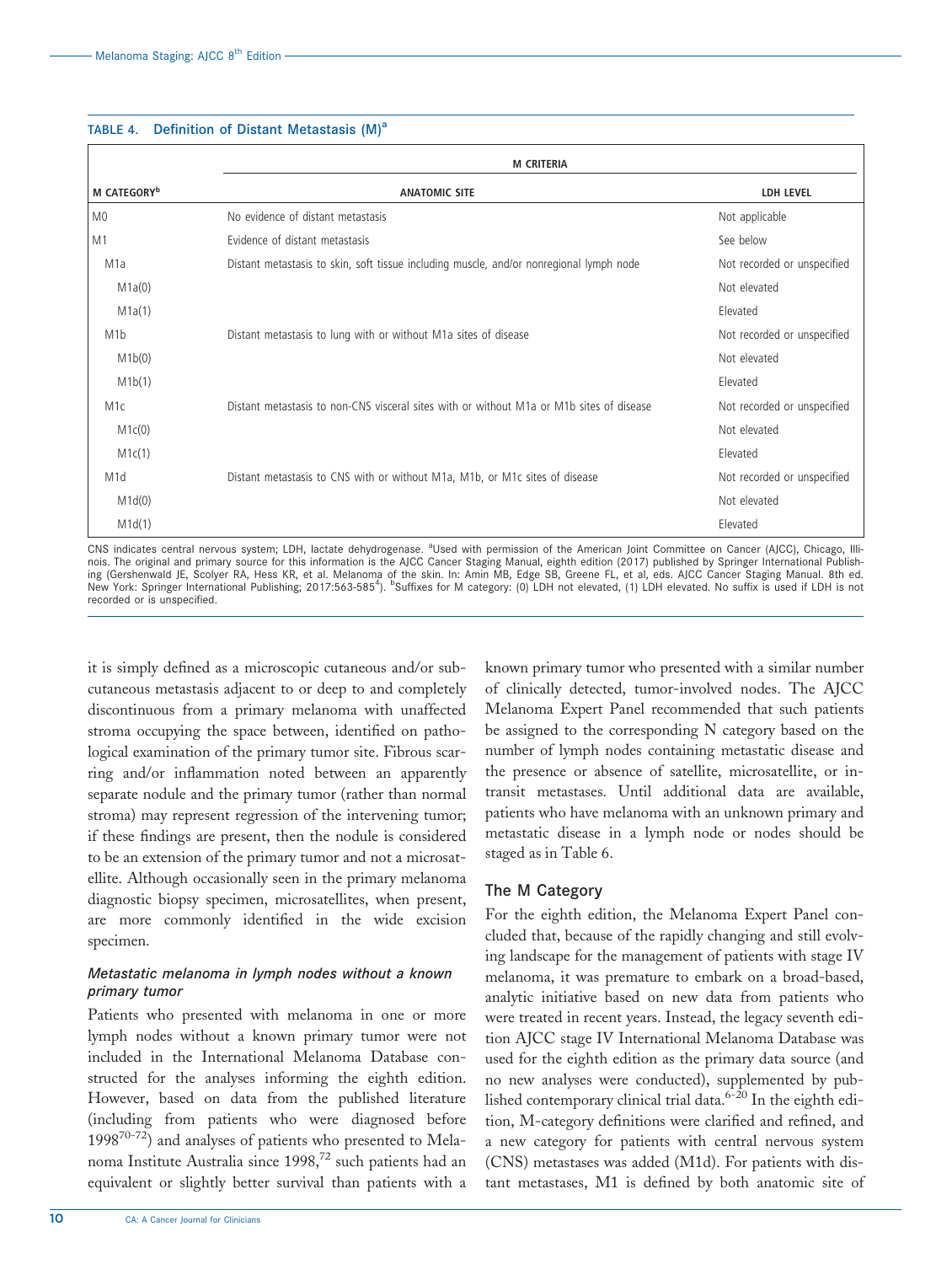distant metastatic disease and serum lactate dehydrogenase (LDH) level for all anatomic site subcategories.

## Anatomic site(s) of distant metastatic disease

The anatomic site(s) of metastasis is used to assign patients to 1 of 4 (previously 3) M subcategories: M1a, M1b, M1c, and—new to the eighth edition—M1d (Table 4).<sup>4</sup> The definition of each M1 anatomic site subcategory was also clarified. Patients with distant metastasis to skin, subcutaneous tissue, muscle, or distant lymph nodes, regardless of serum LDH level, are categorized as M1a. Patients with metastasis to lung (with or without concurrent metastasis to skin, subcutaneous tissue, muscle, or distant lymph nodes and regardless of serum LDH level) are categorized as M1b. Patients with metastases to any other visceral site(s) (exclusive of the CNS) are designated as M1c. New to the eighth edition, patients with metastases to the CNS (ie, involving the brain, spinal cord, leptomeninges, or other components of the  $CNS$ <sup>4</sup> are designated as M1d (irrespective of the presence of metastatic disease at other sites); these patients were previously designated as M1c in the seventh edition. This revision to include an M1d category reflects the expert panel's assessment that, in addition to the historically poor overall survival outcome for patients with CNS metastases, contemporary clinical trial eligibility and exclusion criteria, as well as stratification and analysis, are often based on the presence/absence of CNS disease.<sup>6-20,73,74</sup> Therefore, this additional level of granularity in the M category "maps" better to contemporary clinical practice and clinical trial decision making and analysis.

## Serum LDH level

In the seventh edition, an elevated LDH level was used to categorize a patient as M1c, regardless of anatomic site(s) of metastatic disease, given its significance as an independent, adverse predictor of survival among patients with stage IV disease. LDH remains a clinically significant factor associated with response, progression-free survival, MSS, and overall survival in the contemporary treatment era of targeted and immune therapies.<sup>75-77</sup> In the eighth edition, an elevated LDH level no longer independently defines M1c disease. Instead, to better codify the impact of anatomic site and LDH level, descriptors were added to the M1 subcategory designation to indicate LDH status (designated as "[0]" for not elevated and "[1]" for elevated) for each M1 subcategory (Table 4).

## The Stage Groups

As in prior editions of the AJCC Cancer Staging Manual, both clinical and pathological classifications are used in melanoma staging. In the eighth edition, clinical staging includes microstaging of the primary melanoma—as a standard practice, after biopsy of the primary melanoma—and clinical/radiologic assessment for regional and distant

|  |  |  | TABLE 5. AJCC Clinical Prognostic Stage Groups (cTNM) <sup>a</sup> |  |  |  |
|--|--|--|--------------------------------------------------------------------|--|--|--|
|--|--|--|--------------------------------------------------------------------|--|--|--|

| <b>WHEN</b><br>$T$ IS | <b>AND</b><br>$N$ IS | AND<br>$M$ IS  | THEN THE<br><b>CLINICAL STAGE</b><br>GROUP IS |
|-----------------------|----------------------|----------------|-----------------------------------------------|
| Tis                   | N <sub>0</sub>       | M <sub>0</sub> | 0                                             |
| T <sub>1</sub> a      | N <sub>0</sub>       | M <sub>0</sub> | IA                                            |
| T <sub>1</sub> b      | N <sub>0</sub>       | M <sub>0</sub> | IB                                            |
| T <sub>2</sub> a      | N <sub>0</sub>       | M <sub>0</sub> | IB                                            |
| T <sub>2</sub> b      | N <sub>0</sub>       | M <sub>0</sub> | <b>IIA</b>                                    |
| T <sub>3</sub> a      | N <sub>0</sub>       | M <sub>0</sub> | <b>IIA</b>                                    |
| T3b                   | N <sub>0</sub>       | M <sub>0</sub> | IIB                                           |
| T4a                   | N <sub>0</sub>       | M <sub>0</sub> | IIB                                           |
| T <sub>4</sub> b      | N <sub>0</sub>       | M <sub>0</sub> | IIС                                           |
| Any T, Tis            | $>$ N1               | M <sub>0</sub> | Ш                                             |
| Any T                 | Any N                | M1             | IV                                            |

<sup>a</sup>Used with permission of the American Joint Committee on Cancer (AJCC), Chicago, Illinois. The original and primary source for this information is the AJCC Cancer Staging Manual, eighth edition (2017) published by Springer International Publishing (Gershenwald JE, Scolyer RA, Hess KR, et al. Melanoma of the skin. In: Amin MB, Edge SB, Greene FL, et al, eds. AJCC Cancer<br>Staging Manual. 8th ed. New York: Springer International Publishing;<br>2017:563-585<sup>4</sup>).

metastases, as well as biopsies performed to assess for regional and distant metastases, as appropriate (Table 5).<sup>4</sup> There are no substages for clinical stage III melanoma. Pathological staging includes all clinical staging information, as well as any additional staging information derived from the wide excision (surgical) specimen that constitutes primary tumor surgical treatment, and pathological information about the clinically node-negative regional lymph nodes after SLN biopsy, with or without completion lymph node dissection (CLND), or therapeutic lymph node dissection for clinically evident regional lymph node disease (Table 6).<sup>4</sup> In patients who undergo SLN biopsy and have a clinically occult regional lymph node metastasis identified by SLN biopsy but do not undergo additional surgery in the form of CLND, according to the eighth edition Principles of Cancer Staging (Chapter 1 of the eighth edition AJCC Cancer Staging Manual<sup>51</sup>) and the eighth edition melanoma chapter,<sup>4</sup> category  $pN1a(sn)$  is assigned to specify that CLND was not performed. If a CLND is performed, then such patients would be assigned to subcategory pN1a (or another  $pN > 0$  subcategory, depending on the total number of tumor-involved lymph nodes) to distinguish these 2 clinical scenarios and to improve granularity in coding for clinical and analytic purposes.<sup>4,51</sup>

In part because of the low overall likelihood of nodal metastasis and lack of uniformly accepted criteria for SLN biopsy in T1 melanoma, neither pathological stage 0 (melanoma in situ [Tis]) nor T1 melanoma requires SLN biopsy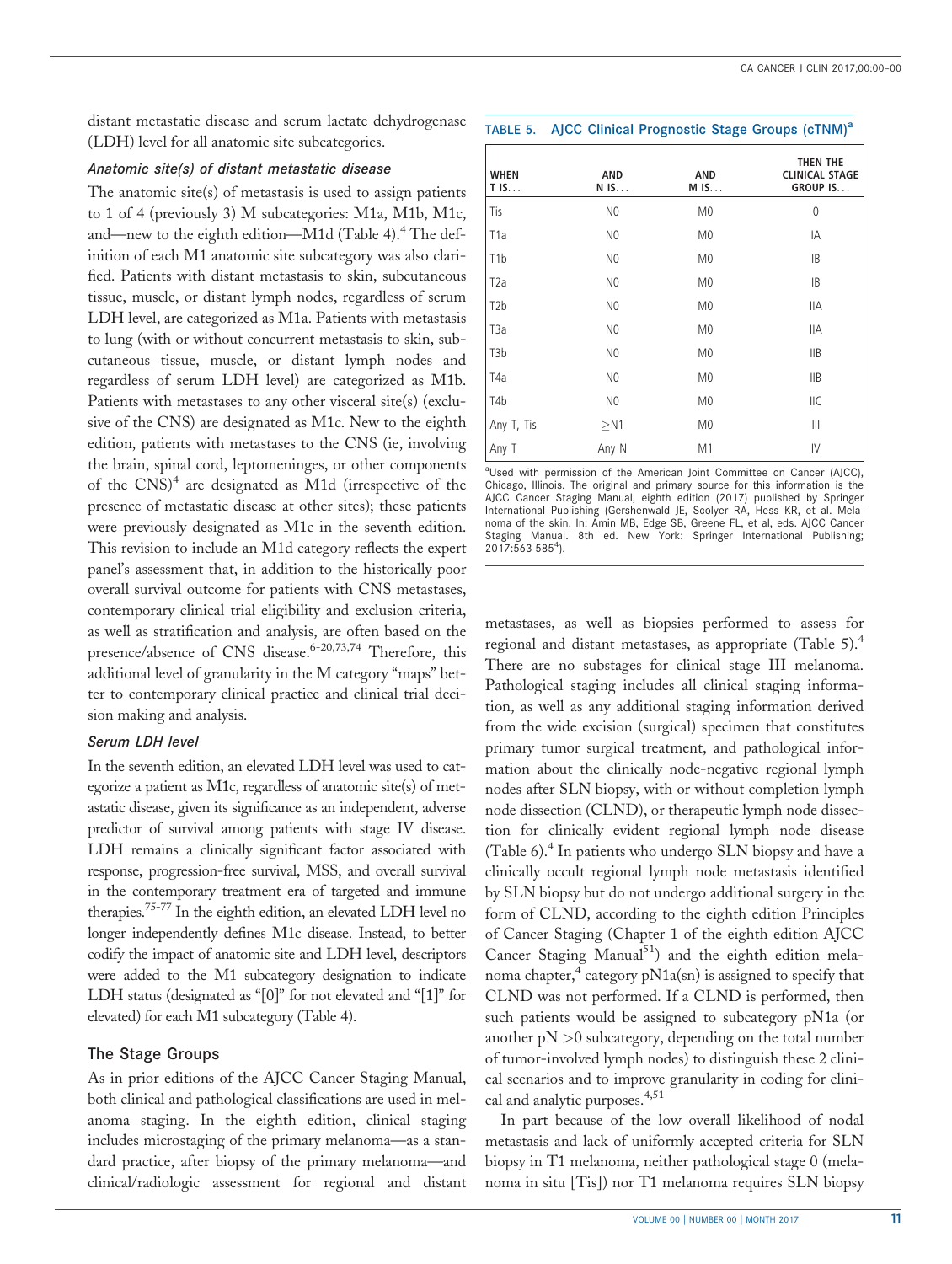| <b>WHEN</b><br>$T$ IS | <b>AND</b><br>N IS                       | <b>AND</b><br>$M$ IS | THEN THE<br>PATHOLOGICAL<br><b>STAGE GROUP IS</b> |
|-----------------------|------------------------------------------|----------------------|---------------------------------------------------|
| Tis                   | NO <sup>b</sup>                          | M <sub>0</sub>       | $\mathbf 0$                                       |
| T <sub>1</sub> a      | N <sub>0</sub>                           | M <sub>0</sub>       | IA                                                |
| T <sub>1</sub> b      | N <sub>0</sub>                           | M <sub>0</sub>       | IA                                                |
| T <sub>2</sub> a      | N <sub>0</sub>                           | M <sub>0</sub>       | ΙB                                                |
| T <sub>2</sub> b      | N <sub>0</sub>                           | M <sub>0</sub>       | <b>IIA</b>                                        |
| T <sub>3</sub> a      | N <sub>0</sub>                           | M <sub>0</sub>       | <b>IIA</b>                                        |
| T3b                   | N <sub>0</sub>                           | M <sub>0</sub>       | IIB                                               |
| T4a                   | N <sub>0</sub>                           | M <sub>0</sub>       | IIB                                               |
| T <sub>4</sub> b      | N <sub>0</sub>                           | M <sub>0</sub>       | IIC                                               |
| T <sub>0</sub>        | N1b, N1c                                 | M <sub>0</sub>       | <b>IIIB</b>                                       |
| T <sub>0</sub>        | N2b, N2c, N3b or N3c                     | M <sub>0</sub>       | IIIC                                              |
| T1a/b-T2a             | N1a or N2a                               | M <sub>0</sub>       | <b>IIIA</b>                                       |
| T1a/b-T2a             | N1b/c or N2b                             | M <sub>0</sub>       | <b>IIIB</b>                                       |
| T2b/T3a               | N1a-N2b                                  | M <sub>0</sub>       | <b>IIIB</b>                                       |
| T1a-T3a               | N <sub>2</sub> c or N <sub>3a</sub> /b/c | M <sub>0</sub>       | IIIC                                              |
| T3b/T4a               | Any $N > N1$                             | M <sub>0</sub>       | <b>IIIC</b>                                       |
| T <sub>4</sub> b      | N1a-N2c                                  | M <sub>0</sub>       | <b>IIIC</b>                                       |
| T <sub>4</sub> b      | N3a/b/c                                  | M <sub>0</sub>       | <b>IIID</b>                                       |
| Any T, Tis            | Any N                                    | M1                   | IV                                                |

TABLE 6. AJCC Pathological (pTNM) Prognostic Stage Groups<sup>a</sup>

aUsed with permission of the American Joint Committee on Cancer (AJCC), Chicago, Illinois. The original and primary source for this information is the AJCC Cancer Staging Manual, eighth edition (2017) published by Springer International Publishing (Gershenwald JE, Scolyer RA, Hess KR, et al. Melanoma of the skin. In: Amin MB, Edge SB, Greene FL, et al, eds. AJCC Cancer Staging Manual. 8th ed. New York: Springer International Publishing;<br>2017:563-585<sup>4</sup>). <sup>b</sup>Pathological stage 0 (melanoma in situ) and T1 do not require pathological evaluation of lymph nodes to complete pathological staging; use clinical N information to assign their pathological stage.

to complete pathological staging among patients with clinically node-negative melanomas. Instead, cN information is used to assign the pathological stage for T1 melanomas if an SLN biopsy is not performed.

The MSS rates for all patients stratified by pathological stage groups I through III are shown in Figure 5. Patients with stage I, II, and III disease had 5-year and 10-year MSS rates of 98% and 95%, 90% and 84%, and 77% and 69%, respectively, and were overall slightly improved compared with patients who had similar stages of melanoma in the seventh edition analyses. $25,37$ 

## Stage I and II subgroupings

For pT-category stage groups, 5-year and 10-year MSS rates ranged from 99% and 98%, respectively, in patients with stage IA melanoma, to 82% and 75%, respectively, in those with stage IIC disease (Fig. 6). As in the seventh



FIGURE 5. Kaplan-Meier Melanoma-Specific Survival Curves According to Stage in Patients With Stage I to III Melanoma From the Eighth Edition International Melanoma Database.

edition, patients with *clinical* T1b N0 melanoma are included in clinical stage IB. In contrast, patients with *path*ological T1b N0 melanoma are included in pathological stage IA (and not stage IB as in the seventh edition) (Table 6). This stage grouping reflects the better survival of patients who have T1b melanoma with pathologically negative nodes because, if SLN biopsy was performed, it only includes those with a tumor-negative SLN (ie, T1b pN1 patients would be stage III), compared with a group of patients with T1b melanoma who were only clinically staged. The 5-year and 10-year MSS rates were 97% and 93%, respectively, for patients with clinical T1b N0 melanoma, compared with 99% and 96%, respectively, for those with pathological T1b N0 melanoma.



FIGURE 6. Kaplan-Meier Melanoma-Specific Survival Curves According to T Category Stage Group for Patients With Stage I and II Melanoma From the Eighth Edition International Melanoma Database. Patients with N0 melanoma were filtered, so that patients with  $T2+$  melanoma were included only if they had negative sentinel lymph nodes, whereas those with T1N0 melanoma were included regardless of whether they underwent sentinel lymph node biopsy.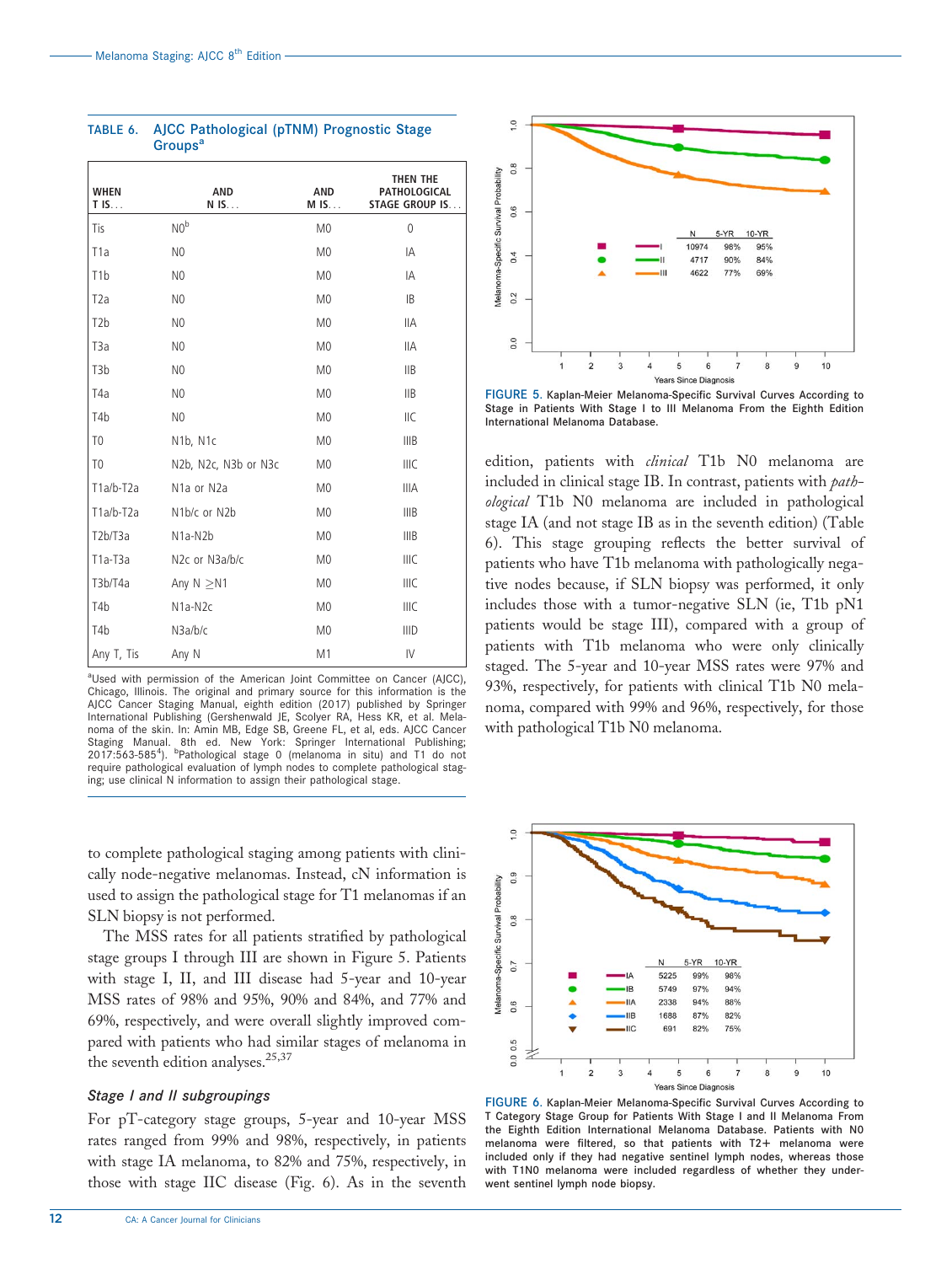

88%



 $\overline{\mathbf{H}}$ 1006  $930/$ 

Stage III Subgroups From the Eighth Edition International Melanoma Database.

## Stage III subgroupings

 $1.0$ 

 $0.8$ 

 $0.4$ 

 $0.2$ 

Melanoma-Specific Survival Probability  $0.6$ 

In the seventh edition, both regional lymph node factors (the number of nodes involved, microscopic vs macroscopic node involvement) as well as primary tumor ulceration determined stage III groups. Although the N category alone predicts MSS in the eighth edition analysis (Fig. 3), the Melanoma Expert Panel hypothesized that more accurate prognostic estimates could be obtained by including both T-category factors, tumor thickness and ulceration status, along with the number of tumor-involved lymph nodes and whether they were detected clinically or were clinically occult (ie, positive SLN), and the presence of microsatellite, satellite, and/or in-transit metastases (ie, 9 N categories) (Table 3). This was evaluated using recursive partitioning analysis. Initially, 8 pathological stage III subgroups were created, including 3 "pairs" of subgroups that had similar 5-year MSS (data not shown). On the basis of discussions by the Melanoma Expert Panel that explored the relative merits of "grouping" versus "splitting" and the observation that the adoption of 5 N-stage groups would result in a total of 11 overall stage groups across T, N, and M ( $5 + 5 + 1 =$ 11), which would not conform to the total number of stage groups across the broad AJCC cancer disease site landscape, the 8 subgroups were combined to create 4 stage III subgroups that maintained the overall prognostic heterogeneity of the base model (Fig. 7). As such, these 4 subgroups stratify patients with stage III melanoma in the eighth edition, compared with the 3 subgroups that were used to stratify stage III patients in the seventh edition.<sup>25,37</sup> A clinic workstation guide to combining T and N categories into stage III subgroups is provided in Figure 8 (see also Supporting Information Fig. 1 for a black-and-white version and Supporting Information Fig. 2 for a full-page color version). The 5-year MSS rate according to stage III subgroups ranges from 93% in patients with stage IIIA

disease (1-3 clinically occult, tumor-involved SLNs [N1a or N2a] and T1a, T1b, or T2a primaries) to 32% for those with stage IIID disease (patients with a thick and ulcerated primary  $[T4b]$  and either  $\geq 4$  tumor-involved regional nodes [N3a or N3b] or  $\geq$ 2 tumor-involved nodes and evidence of microsatellite, satellite, or in-transit metastases [N3c]) (Fig. 7). In the seventh edition, the 5-year MSS rates for patients with stage IIIA, IIIB, and IIIC disease were 78%, 59%, and 40%, respectively.<sup>37</sup> These differences, particularly for patients with stage IIIA disease, have implications for clinical decision making and counseling as well as the design, eligibility, stratification, and analysis of adjuvant therapy clinical trials.

## Distant metastases (stage IV)

Although revisions to the M category have been implemented in the eighth edition, as described in detail above (Tables 4, 5, and 6), no M-stage subgroups were proposed, and no new data have been analyzed to date. This is because the availability of contemporary data is limited and because survival differences among patients with stage IV melanoma historically were small (before the recent revolution in treatment options for patients with advanced melanoma). It is anticipated that, as recently introduced systemic therapies gain a foothold in the treatment repertoire of patients with advanced disease and even better treatment modalities become available, stage IV survival outcomes will continue

| <b>AJCC Eighth Edition</b> |                                                                                                                                                                                                                  |                  |   |                              |   |   |                  |                   |                   |
|----------------------------|------------------------------------------------------------------------------------------------------------------------------------------------------------------------------------------------------------------|------------------|---|------------------------------|---|---|------------------|-------------------|-------------------|
|                            |                                                                                                                                                                                                                  |                  |   | Melanoma Stage III Subgroups |   |   |                  |                   |                   |
| N                          | <b>T Category</b>                                                                                                                                                                                                |                  |   |                              |   |   |                  |                   |                   |
| Category                   | T <sub>0</sub>                                                                                                                                                                                                   | T <sub>1</sub> a |   | T1b T2a T2b T3a              |   |   | T <sub>3</sub> b | T <sub>4</sub> a  | T <sub>4</sub> b  |
| N1a                        | N/A                                                                                                                                                                                                              | A                | A | A                            | B | B | c                | c                 | с                 |
| N <sub>1</sub> b           | B                                                                                                                                                                                                                | B                | B | в                            | в | B | c                | c                 | с                 |
| N <sub>1</sub> c           | в                                                                                                                                                                                                                | в                | в | в                            | в | в | с                | c                 | c                 |
| N <sub>2</sub> a           | N/A                                                                                                                                                                                                              | A                | A | A                            | в | в | c                | c                 | c                 |
| N <sub>2</sub> b           | c                                                                                                                                                                                                                | B                | B | в                            | B | B | c                | c                 | с                 |
| N2c                        | c                                                                                                                                                                                                                | c                | c | c                            | C | c | c                | c                 | с                 |
| N3a                        | N/A                                                                                                                                                                                                              | C                | с | C                            | c | c | c                | c                 | D                 |
| N <sub>3</sub> b           | c                                                                                                                                                                                                                | c                | C | c                            | c | c | c                | C                 | D                 |
| N3c                        | с                                                                                                                                                                                                                | с                | с | с                            | c | с | с                | c                 | D                 |
| <b>Instructions</b>        |                                                                                                                                                                                                                  |                  |   |                              |   |   |                  | Legend            |                   |
|                            | (1) Select patient's N category at left of chart.<br>(2) Select patient's T category at top of chart.<br>(3) Note letter at the intersection of T&N on grid.<br>(4) Determine patient's AJCC stage using legend. |                  |   |                              |   |   | A                | <b>Stage IIIA</b> |                   |
|                            |                                                                                                                                                                                                                  |                  |   |                              |   |   | B                |                   | <b>Stage IIIB</b> |
|                            |                                                                                                                                                                                                                  |                  |   |                              |   |   | с                | <b>Stage IIIC</b> |                   |
|                            | D<br><b>Stage IIID</b><br>N/A=Not assigned, please see manual for details. <sup>4</sup>                                                                                                                          |                  |   |                              |   |   |                  |                   |                   |

FIGURE 8. American Joint Committee on Cancer (AJCC) Eighth Edition Stage III Subgroups Based on T and N Categories.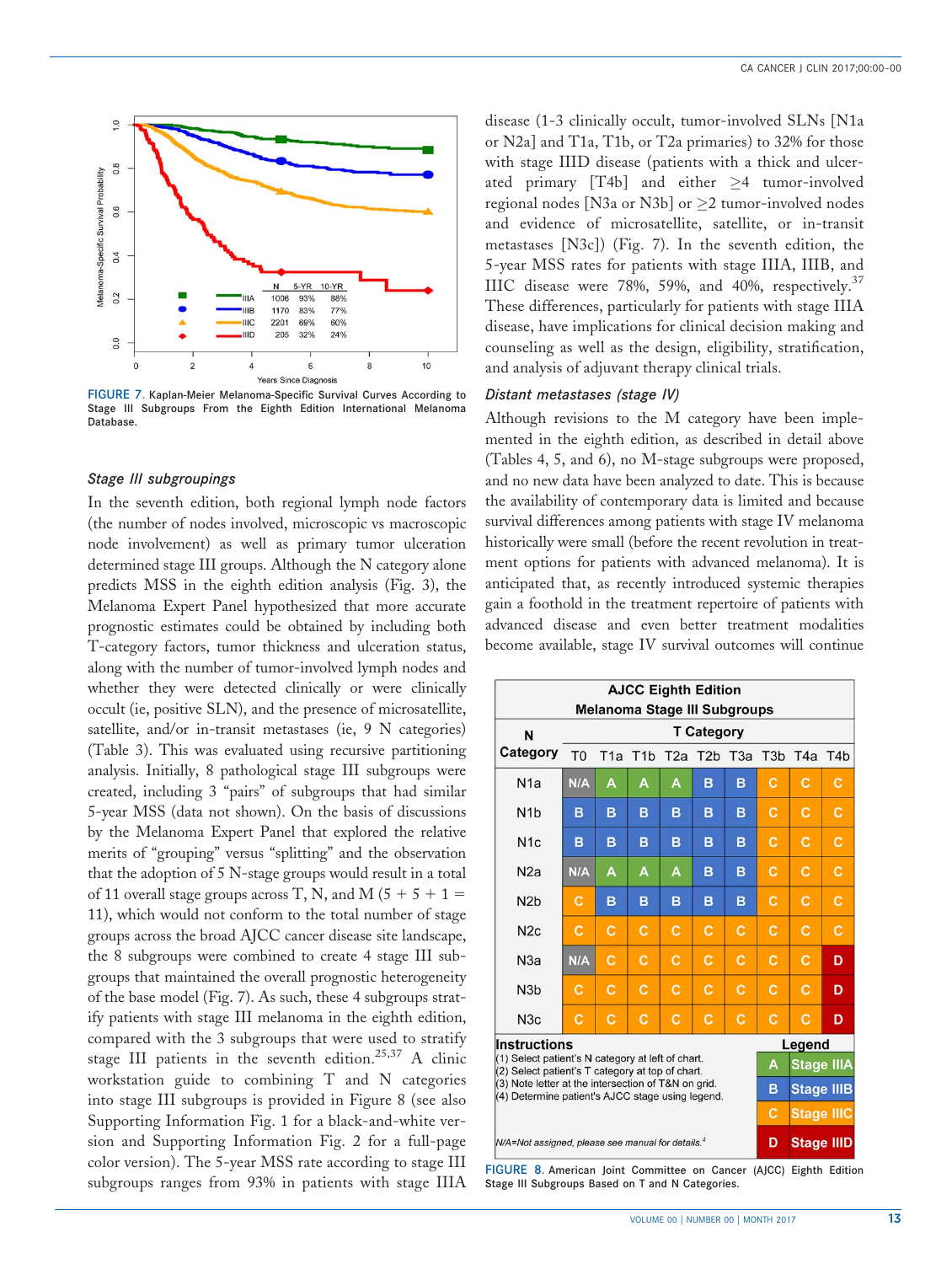to improve. An international stage IV melanoma database is planned in the future to explore this new and still evolving treatment landscape for patients with advanced disease.

#### Additional Recommendations

## Multiple Primary Melanomas

It is well established that patients may be diagnosed with synchronous or metachronous primary melanomas. In general, according to the eighth edition AJCC Principles of Cancer Staging, $51$  when patients present with multiple primary cutaneous melanomas, each is considered a different primary site, and each is separately categorized. In the uncommon clinical scenario where patients who harbor regional node metastases have multiple primary melanomas draining to the same regional node basin, the primary tumor with the highest T category should be assigned as the originating primary tumor with respect to the nodal metastases; if distant metastases are present, then the primary tumor with the highest N category (or the highest T category if N0) should be assigned as the origin of the distant metastases.<sup>51</sup> Moreover, in patients with multiple primary melanomas, the recorded stage should map to the highest stage group of any of the primary tumors. According to the Principles of Cancer Staging chapter,  $51$  if there are multiple synchronous melanomas with no evidence of metastatic disease, then the assigned category is based on the tumor with the highest  $T$  category, and, by convention, the  $m$  suffix is used. For example, T2a(m) would be used to describe a 1.4-mm, nonulcerated melanoma diagnosed synchronously with a 0.7-mm, nonulcerated melanoma. Alternatively, another acceptable approach is to designate the number of primary tumors instead of the  $m$  suffix (ie,  $T2a(2)$  in the above example).<sup>51</sup> To the extent possible, if the number of synchronous multiple primary melanomas at presentation is known, then this latter approach is preferred by the Melanoma Expert Panel.

## Other Important Primary Tumor Factors

Although detailed discussion is beyond the scope of this article, in addition to the variables discussed (eg, tumor thickness, ulceration, mitotic rate), the Melanoma Expert Panel recommends the routine collection of multiple other known or putative primary tumor factors: level of invasion, tumor-infiltrating lymphocytes, lymphovascular invasion, and neurotropism. The interested reader is referred to a comprehensive description and discussion of these and other factors in the melanoma chapter of the eighth edition AJCC Cancer Staging Manual.4

## SLN Microscopic Tumor Burden

There is significant and growing evidence that microscopic tumor burden in the SLN is prognostically important.<sup>78-90</sup>



FIGURE 9. Kaplan-Meier Melanoma-Specific Survival Curves According to Maximum Dimension of Sentinel Lymph Node Metastatic Focus (mm) From the Eighth Edition International Melanoma Database. Note that there were insufficient data (<10 cases) to estimate 10-year melanoma-specific survival for patients who had a maximum sentinel lymph node metastatic focus of 2 to 4 mm.

SLN tumor burden can be assessed by a variety of micromorphometric parameters, including the maximum size of the largest metastasis, the maximum subcapsular depth (also known as tumor penetrative depth<sup>88</sup> of the deposits and measured from the inner surface of the lymph node capsule to the deepest intranodal tumor cell), the microanatomic location of SLN tumor deposits, the percentage crosssectional area of the SLN that is involved, and the presence of extranodal extension. In various studies, one or more of these parameters has predicted survival in SLN-positive patients.78-90

The impact of extent of SLN tumor burden (based on the greatest maximum dimension of the largest discrete, metastatic melanoma deposit) was assessed for the subset of patients with known SLN tumor burden in the IMDDP. In univariate analysis, increasing SLN tumor burden was associated with reduced MSS (Fig. 9). Although this histopathological parameter is not a formal staging criterion for the N category in the eighth edition, documentation of SLN tumor burden is an important prognostic factor that will be included in and likely will guide the development of future prognostic models and ultimately validated clinical tools (eg, calculators, nomograms, etc) for patients with regional metastatic disease.

Microscopic SLN tumor burden has already been implemented as an inclusion criterion in some clinical trials (eg, European Organization for Research and Treatment of Cancer [EORTC] trial 18071, adjuvant ipilimumab in stage III melanoma;<sup>23</sup> and COMBI-AD, adjuvant dabrafenib plus trametinib in stage III mela $noma<sup>24</sup>$ ). In these trials, patients with a single positive SLN must have a microscopic tumor burden >1 mm in diameter, based on the relatively worse prognosis of this patient subgroup.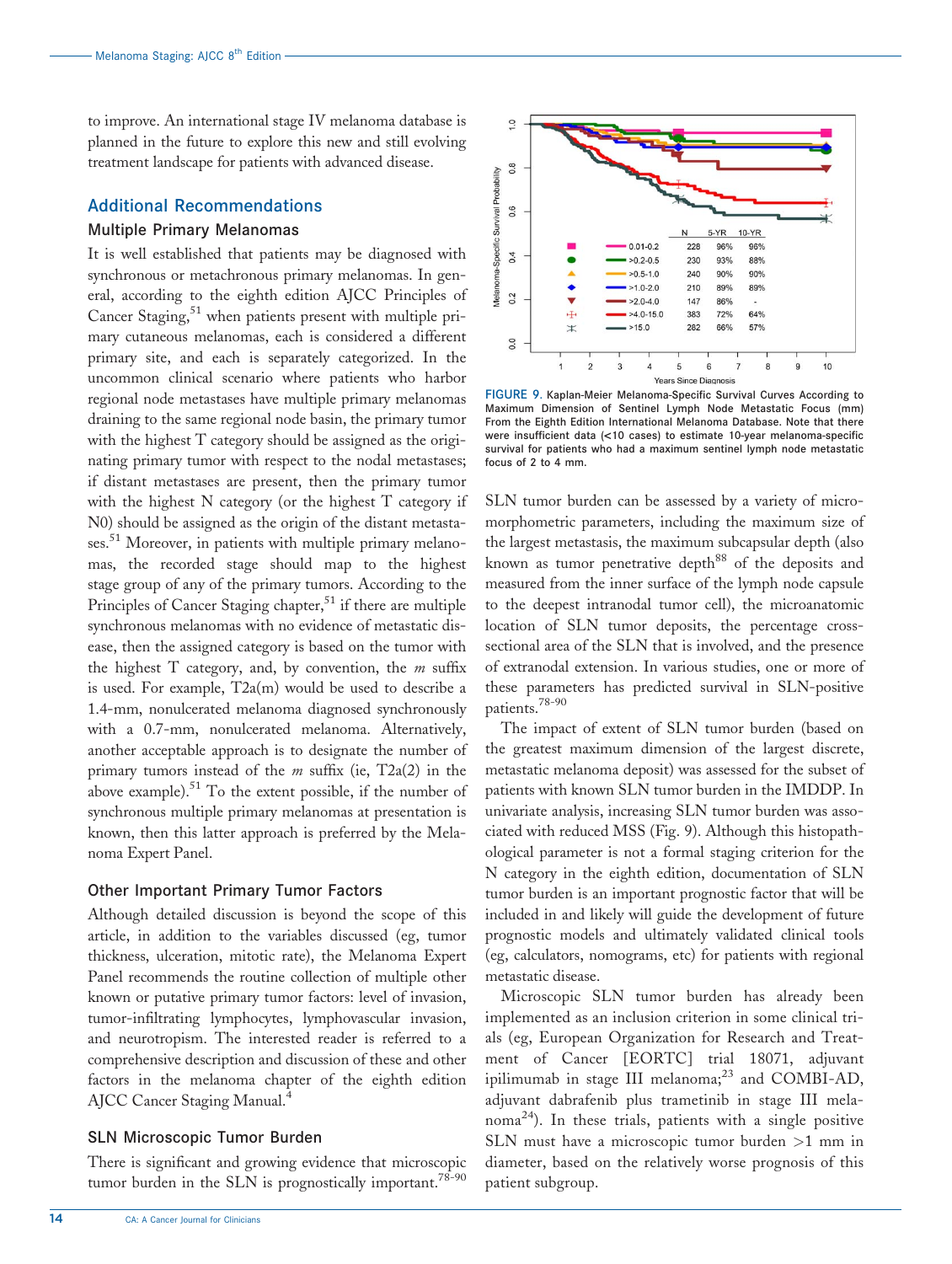On the basis of the currently available evidence, the AJCC Melanoma Expert Panel recommends that, at a minimum, the single largest maximum dimension (measured in millimeters to the nearest 0.1 mm using an ocular micrometer) of the largest discrete, metastatic melanoma deposit in SLNs be recorded in pathology reports.<sup>4</sup> To further advance this field, the AJCC Melanoma Expert Panel and the International Melanoma Pathology Study Group plan to continue efforts to harmonize and standardize the assessment and reporting of SLN tumor burden. Planned IMDDP analyses will also further explore the prognostic impact of SLN tumor burden.

## The Number of Distant Metastatic Sites and the Extent of Distant Metastatic Disease Burden

The number of metastases at distant sites has previously been documented as an important prognostic factor.<sup>76,91-93</sup> This was also confirmed in previous preliminary multivariable analyses using the seventh edition AJCC stage IV melanoma database. However, this feature was not incorporated into the eighth edition as a formal staging criterion due in part to significant variability in the deployment of diagnostic imaging to comprehensively search for distant metastases (ranging from a chest x-ray in some centers to highresolution, double-contrast computed tomography, positron emission tomography/computed tomography, and magnetic resonance imaging in others) as well as the heterogeneity with which extent of disease results are codified across databases. Until recording of the indications for and types of investigations used and the extent of distant metastatic disease are better standardized, the Melanoma Expert Panel concluded that the number of metastases cannot reproducibly be used for staging purposes.

## Approach to Staging Patients After Neoadjuvant ("Up-Front") Therapy

Historically, surgery represented the mainstay of treatment for patients with cutaneous melanoma. For several solid tumors, neoadjuvant therapy (systemic therapy before surgical resection) is often used as part of multidisciplinary treatment approaches for patients with locally advanced and/or regional disease and, for others, an "up-front" approach with systemic therapy (without a definitive plan for surgery to follow) is used. $94$  The availability of effective systemic therapies has greatly expanded potential treatment approaches for patients with unresectable and regionally advanced melanoma over the past several years and has led to tremendous interest in leveraging these clinical advances to develop neoadjuvant strategies for patients who have melanoma with locally advanced or metastatic disease. To stage such patients after treatment, the eighth edition Principles of Cancer Staging chapter includes a post-therapy or

postneoadjuvant therapy classification, yTNM, which includes T, N, and M categorization after systemic or radiation treatment intended as definitive therapy (ycTNM) or after neoadjuvant therapy followed by planned surgery (ypTNM). $51$  Although this classification has been used infrequently in melanoma to date, because a robust portfolio of neoadjuvant clinical trials in patients with melanoma are currently under way and still more are planned, the "y" classification schema may prove useful in characterizing such patients, and the information can be compared with clinical stages assigned to patients before the start of neoadjuvant therapy. Future analyses will likely allow refinement of this not yet widely used classification schema.

## Approach to Staging Patients After Recurrence/ Retreatment

By definition, clinical and pathological classification according to the AJCC staging system occurs at the time of initial melanoma presentation. Thus, those who have regional node or non-nodal regional metastases at the time of initial presentation are characterized as having stage III disease, and those who present with distant metastases at the time of initial presentation are characterized as having stage IV disease. To accommodate staging for patients who have recurred, the eighth edition Principles of Cancer Staging chapter also includes an additional classification schema for patients who recur, rTNM, which is further divided into "r-clinical" (rcTNM) and "r-pathological" (rpTNM) stages. Such an approach may be useful to better characterize the extent of disease along the disease continuum in an individual patient with melanoma.<sup>51</sup> Because, to date, this staging classification is relatively unknown and infrequently used by the global melanoma community, future analyses will likely inform revisions of this classification schema for patients with recurrent melanoma.

## **Conclusions**

In the eighth edition AJCC staging system for cutaneous melanoma, particular attention was directed to clarifying major themes and terminology, introducing clinically relevant revisions, and creating a new, contemporary international database. The Melanoma Expert Panel focused most of its attention on evidence-based revisions of stage I to III melanoma for the eighth edition AJCC Cancer Staging Manual and established a framework for the development of robust and iteratively refined clinical prognostic models that will assist in the development of clinical tools to ultimately enhance clinical decision making. Importantly, based on analyses of this contemporary melanoma database, survival outcomes for equivalent stage groupings were substantially higher than those for similar stage groups of patients in prior editions, including the seventh edition, with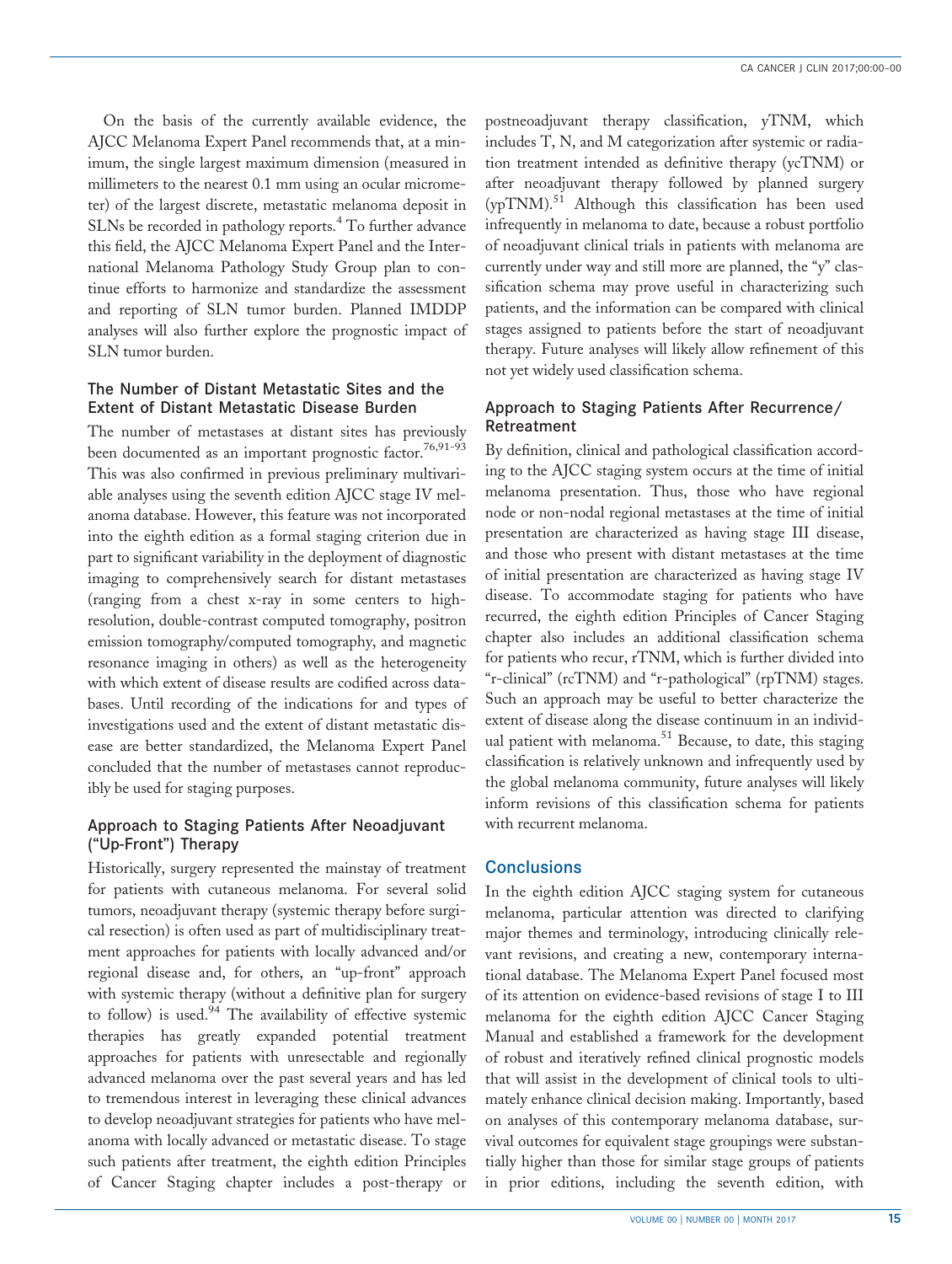implications for clinical decision making and clinical trial design, eligibility, stratification, and analysis.

Given the rapidly evolving landscape of treatment for stage IV melanoma in recent years, which already has resulted in significantly improved progression-free and overall survival for patients, the Melanoma Expert Panel strategically paused and did not establish a stage IV database or perform analyses of patients with stage IV disease. Instead new, clinically relevant M-category criteria were introduced into the eighth edition that will facilitate the refined collection of stage IV data, including more precise data collection for patients with CNS metastases. These new criteria will be essential to support future assessment of prognosis, as well as clinical trial design, eligibility, stratification, and analysis, for patients with advanced melanoma. Strategic development of analytic efforts for the population of patients with stage IV melanoma in the current new era of effective targeted therapies and immunotherapy is now under way as part of the IMDDP. These analyses are expected not only to improve prognostic assessment for patients with advanced disease but also to inform further revisions of the staging system and facilitate the development of clinical tools in the foreseeable future.

Additional enhancements to the eighth edition melanoma staging system, including yTNM and rTNM classifications, will enable contemporary patients with melanoma to be accurately risk stratified across the disease continuum. This will assist clinicians and patients in clinical management planning and enhance the design, conduct, and analysis of clinical trials that should ultimately lead to improved patient outcomes. Undoubtedly, melanoma staging will continue to evolve as new prognostic factors and evidence-based approaches—including the integration of clinical, pathological, molecular, and immunological endpoints— are developed, refined, and validated.  $\blacksquare$ 

(Director, Termeer Center for Targeted Therapy, Massachusetts General Hospital Cancer Center); Claus Garbe, MD (Professor, University of Tubingen); Julie M. Gardner, MHA, BS (Manager, Clinical Protocol Administration, The University of Texas MD Anderson Cancer Center); Phyllis A. Gimotty, PhD (Professor of Biostatistics, University of Pennsylvania Perelman School of Medicine); Allan C. Halpern, MD (Chief, Dermatology Service, Memorial Sloan Kettering Cancer Center); Lauren E. Haydu, PhD (Manager, Clinical Data Management Systems, The University of Texas MD Anderson Cancer Center); Kenneth R. Hess, PhD (Professor, Department of Biostatistics, The University of Texas MD Anderson Cancer Center); Timothy M. Johnson, MD (Senior Associate Dean of Clinical Affairs, University of Michigan); John M. Kirkwood, MD (Professor of Medicine, Dermatology, and Translational Science, University of Pittsburgh); Alexander J. Lazar, MD, PhD, FCAP (Professor of Pathology, Dermatology, and Translational Molecular Pathology; Director, Melanoma Molecular Diagnostics, The University of Texas MD Anderson Cancer Center; and College of American Pathologists [CAP] AJCC Melanoma Representative); Anne W. M. Lee, MBBS, FRCR, FHKCR, FHKAM (Head, Department of Clinical Oncology, The University of Hong Kong and the University of Hong Kong-Shenzhen Hospital); Georgina V. Long, BSc, MBBS, PhD, FRACP (Conjoint Medical Director of Melanoma Institute Australia, Professor of Melanoma Medical Oncology and Translational Research, Melanoma Institute Australia and Royal North Shore Hospital, The University of Sydney); Grant A. McArthur, MD, BS, PhD, FRACP, FAHMS (Executive Director, Victorian Comprehensive Cancer Centre); Martin C. Mihm, Jr, MD, FACP (Professor of Dermatology, Harvard Medical School); Victor G. Prieto, MD, PhD (Chair, Professor of Pathology, The University of Texas MD Anderson Cancer Center); Merrick I. Ross, MD (Professor of Surgery, The University of Texas MD Anderson Cancer Center); Arthur J. Sober, MD (Professor of Dermatology, Harvard Medical School, Massachusetts General Hospital); Vernon K. Sondak, MD (Department Chair, Cutaneous Oncology, Moffitt Cancer Center); John F. Thompson, MD (Professor of Melanoma and Surgical Oncology, The University of Sydney, Melanoma Institute Australia); Richard L. Wahl, MD (Chairman, Department of Radiology, Washington University in St. Louis); and Sandra L. Wong, MD, MS (Professor and Chair, Department of Surgery, Geisel School of Medicine at Dartmouth, Dartmouth-Hitchcock Medical Center).

The AJCC Eighth Edition Melanoma Expert Panel acknowledges the following institutions and associated individuals for their data contributions to the eighth edition International Melanoma Database of the International Melanoma Database and Discovery Platform to perform analyses that informed the revisions incorporated into the eighth edition AJCC melanoma staging system (listed in alphabetical order): Fondazione Instituto di Recovero e Cura a Carattere Scientifico (IRCCS) Istituto Nazionale dei Tumori (Mario Santinami, MD and Andrea Maurichi, MD); Instituto Valenciano de Oncologia (Eduardo Nagore, MD); John Wayne Cancer Institute (Mark Faries, MD); Melanoma Institute Australia, The University of Sydney (John F. Thompson, MD, FRACS, FACS; Richard A. Scolyer, MD, FRCPA, FRCPath; Serigne Lo, PhD; Jonathan R. Stretch, MBBS, DPhil[Oxon], FRACS; Robyn R. P. Saw, MB MS, FRACS; and Andrew J. Spillane, MD, FRACS); Melbourne Melanoma Project: Peter MacCallum Cancer Centre (Grant McArthur, MBBS, PhD, FRACP; David Gyorki, MD, FRACS; Michael Henderson, MD, FRACS; and Sonia Mailer, BBc), Alfred Hospital Melbourne (John Kelly, MBBS, FACD), and Austin Hospital Melbourne (Johnathon Cebon, MBBS, PhD, FRACP); Department of Dermatology, National and Kapodistrian University of Athens School of Medicine, Andreas Sygros Hospital (Alexander Stratigos, MD); National and Kapodistrian University of Athens School of Medicine, General Hospital of Athens, Laiko (Helen Gogas, MD); The University of Texas MD Anderson Cancer Center (Jeffrey E. Gershenwald, MD; Lauren E. Haydu, MIPH; and Julie M. Gardner, MHA); Veneto Institute of Oncology-IOV (Carlo Riccardo Rossi, MD; Antonio Sommariva, MD; and Paolo Del Fiore); and Winship Cancer Institute of Emory University (Keith Delman, MD). The AJCC also acknowledges the Southwest Oncology Group for their contributions to the eighth edition melanoma effort (Antoni Ribas, MD, PhD; Lawrence Flaherty, MD; and James Moon, MS).

Author Contributions: Jeffrey E. Gershenwald: Conceptualization, methodology, validation, formal analysis, investigation, resources, data curation, writing– original draft, writing–review and editing, visualization, supervision, project administration, and funding acquisition. Richard A. Scolyer: Conceptualization, methodology, investigation, resources, writing–original draft, writing– review and editing, supervision, and project administration. Kenneth R. Hess: Formal analysis, writing–review and editing, and visualization. Vernon K. Sondak: Conceptualization, formal analysis, writing–original draft, writing– review and editing, and visualization. Georgina V. Long: Conceptualization, methodology, investigation, resources, writing–original draft, supervision, and funding acquisition. **Merrick I. Ross:** Writing–review and editing. **Alexander** J. Lazar: Conceptualization, methodology, formal analysis, investigation, writing–original draft, and writing–review and editing. Mark B. Faries: Investigation, resources, and writing–review and editing. **John M. Kirkwood:** Conceptualization, methodology, investigation, and writing–review and editing. Grant A. McArthur: Methodology, investigation, resources, and writingreview and editing. **Lauren E. Haydu:** Conceptualization, methodology,

Acknowledgments: Eighth Edition AJCC Melanoma Expert Panel: Jeffrey E. Gershenwald, MD, FACS (Professor of Surgery and Cancer Biology; Medical Director, Melanoma and Skin Center, The University of Texas MD Anderson Cancer Center [Chair]); Richard A. Scolyer, MD, FRCPA, FRCPath (Conjoint Medical Director, Melanoma Institute Australia; Clinical Professor, The University of Sydney; Senior Staff Pathologist, Royal Prince Alfred Hospital [Vice Chair]); Michael B. Atkins, MD (Deputy Director, Georgetown-Lombardi Cancer Center); Charles M. Balch, MD, FACS (Professor of Surgery, The University of Texas MD Anderson Cancer Center); Raymond L. Barnhill, MD, MSc (Professor of Pathology, Institut Curie); Karl Y. Bilimoria, MD, MS (Director, Surgical Outcomes and Quality-Improvement Center, Vice Chair for Quality, Department of Surgery, Northwestern University); James D. Brierley, MS, MB, FRCR, FRCPC (Professor, University of Toronto; Staff Physician, Princess Margaret Hospital/University Health Network); Antonio C. Buzaid, MD (General Director, Centro Oncologico Antonio Ermirio de Moras, Hospital Sao Jose); David R. Byrd, MD (Professor of Surgery, University of Washington); Paul B. Chapman, MD (Medical Oncologist, Memorial Sloan Kettering Cancer Center); Alistair J. Cochran, MD (Ronald Reagan UCLA Medical Center); Daniel G. Coit, MD, FACS (Memorial Sloan Kettering Cancer Center); Alexander M. M. Eggermont, MD, PhD (Director General, Gustave Roussy Cancer Institute); David E. Elder, MD, MBChB, FRCPA (Hospital of the University of Pennsylvania); Mark B. Faries, MD (Codirector, Melanoma Program; Head, Surgical Oncology, The Angeles Clinic and Research Institute); Keith T. Flaherty, MD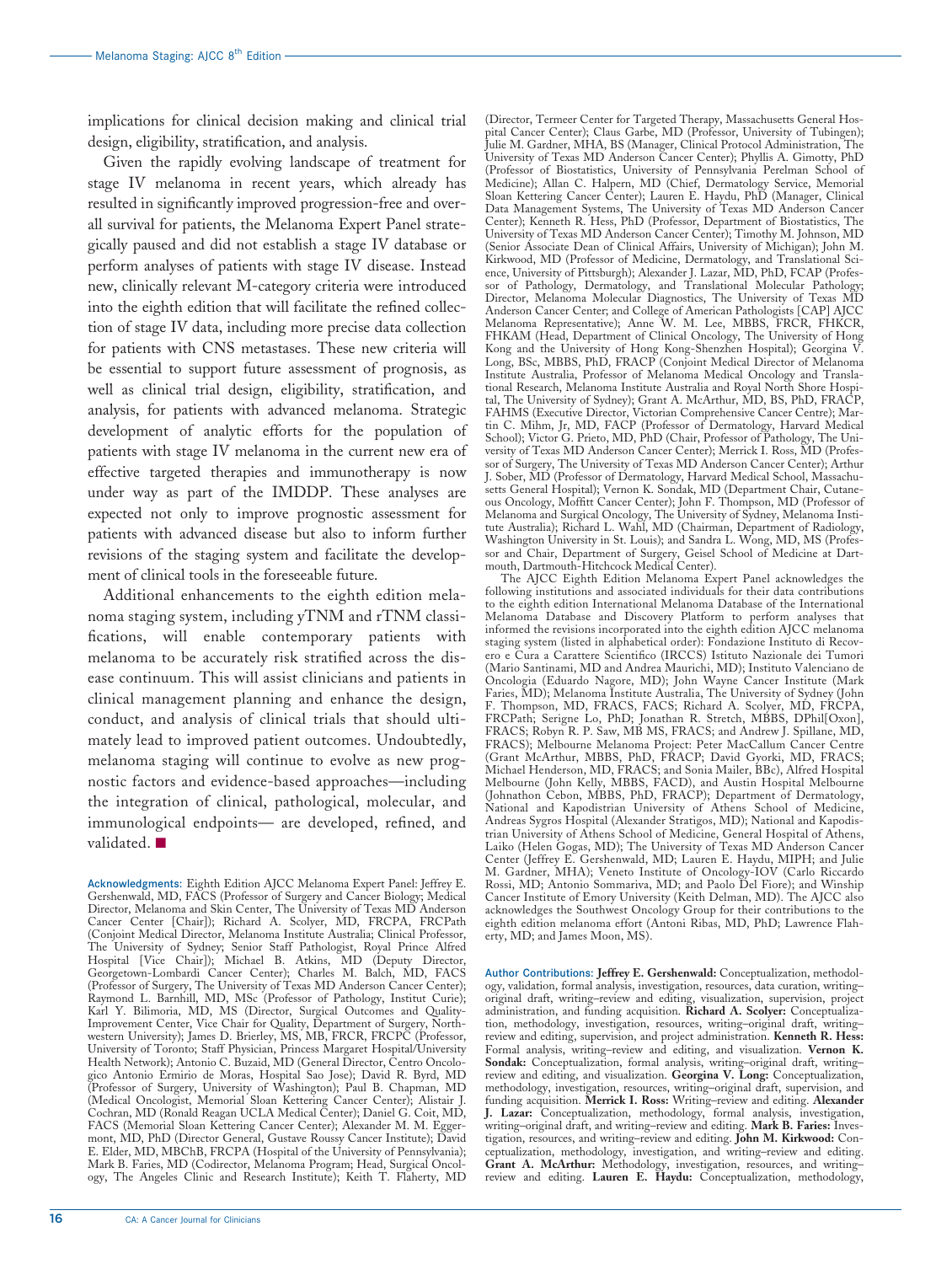software, validation, investigation, resources, data curation, writing–review and editing, visualization, and project administration. Alexander M. M. Eggermont: Conceptualization, resources, and writing–review and editing. Keith T. Flaherty: Conceptualization, writing-original draft, writing-review, and

editing. Charles M. Balch: Conceptualization, methodology, investigation, and writing–review and editing. John F. Thompson: Conceptualization, methodology, investigation, resources, writing–original draft, writing–review and editing, and project administration.

## References

- 1. Morton DL, Wen DR, Wong JH, et al. Technical details of intraoperative lymphatic mapping for early stage melanoma. Arch Surg. 1992;127:392-399.
- 2. Gershenwald JE, Thompson W, Mansfield PF, et al. Multi-institutional melanoma lymphatic mapping experience: the prognostic value of sentinel lymph node status in 612 stage I or II melanoma patients. J Clin Oncol. 1999;17:976-983.
- 3. Amin MB, Edge SB, Greene FL, et al, eds. AJCC Cancer Staging Manual. 8th ed. New York: Springer International Publishing; 2017.
- 4. Gershenwald JE, Scolyer RA, Hess KR, et al. Melanoma of the skin. In: Amin MB, Edge SB, Greene FL, et al, eds. AJCC Cancer Staging Manual. 8th ed. New York: Springer International Publishing; 2017: 563-585.
- 5. Morton DL, Thompson JF, Cochran AJ, et al. Final trial report of sentinel-node biopsy versus nodal observation in melanoma. N Engl J Med. 2014;370:599-609.
- 6. Chapman PB, Hauschild A, Robert C, et al. Improved survival with vemurafenib in melanoma with BRAF V600E mutation. N Engl J Med. 2011;364:2507-2516.
- 7. Falchook GS, Long GV, Kurzrock R, et al. Dabrafenib in patients with melanoma, untreated brain metastases, and other solid tumours: a phase 1 dose-escalation trial. Lancet. 2012;379:1893-1901.
- 8. Flaherty KT, Infante JR, Daud A, et al. Combined BRAF and MEK inhibition in melanoma with BRAF V600 mutations. N Engl J Med. 2012;367:1694-1703.
- 9. Flaherty KT, Puzanov I, Kim KB, et al. Inhibition of mutated, activated BRAF in metastatic melanoma. N Engl J Med. 2010;363: 809-819.
- 10. Hauschild A, Grob JJ, Demidov LV, et al. Dabrafenib in BRAF-mutated metastatic melanoma: a multicentre, open-label, phase 3 randomised controlled trial. Lancet. 2012;380:358-365.
- 11. Hodi FS, O'Day SJ, McDermott DF, et al. Improved survival with ipilimumab in patients with metastatic melanoma. N Engl J Med. 2010;363:711-723.
- 12. Larkin J, Ascierto PA, Dreno B, et al. Combined vemurafenib and cobimetinib in BRAF-mutated melanoma. N Engl J Med. 2014;371:1867-1876.
- 13. Larkin J, Chiarion-Sileni V, Gonzalez R, et al. Combined nivolumab and ipilimumab or monotherapy in untreated melanoma. N Engl J Med. 2015;373:23-34.
- 14. Long GV, Stroyakovskiy D, Gogas H, et al. Combined BRAF and MEK inhibition versus BRAF inhibition alone in melanoma. N Engl J Med. 2014;371:1877-1888.
- 15. Long GV, Stroyakovskiy D, Gogas H, et al. Dabrafenib and trametinib versus dabrafenib and placebo for Val600 BRAF-mutant melanoma: a multicentre, double-blind,

phase 3 randomised controlled trial. Lancet. 2015;386:444-451.

- 16. Long GV, Trefzer U, Davies MA, et al. Dabrafenib in patients with Val600Glu or Val600Lys BRAF-mutant melanoma metastatic to the brain (BREAK-MB): a multicentre, open-label, phase 2 trial. Lancet Oncol. 2012;13:1087-1095.
- 17. Robert C, Karaszewska B, Schachter J, et al. Improved overall survival in melanoma with combined dabrafenib and trametinib. N Engl J Med. 2015;372:30-39.
- 18. Robert C, Long GV, Brady B, et al. Nivolumab in previously untreated melanoma without BRAF mutation. N Engl J Med. 2015;372:320-330.
- 19. Robert C, Schachter J, Long GV, et al. Pembrolizumab versus ipilimumab in advanced melanoma. N Engl J Med. 2015;372:2521-2532.
- 20. Andtbacka RH, Kaufman HL, Collichio F, et al. Talimogene laherparepvec improves durable response rate in patients with advanced melanoma. J Clin Oncol. 2015;33: 2780-2788.
- 21. Long GV, Menzies AM, Nagrial AM, et al. Prognostic and clinicopathologic associations of oncogenic BRAF in metastatic melanoma. J Clin Oncol. 2011;29:1239-1246.
- 22. Weber J, Mandala M, Del Vecchio M, et al. Adjuvant nivolumab versus ipilimumab in resected stage III or IV melanoma [published online ahead of print September 10, 2017]. N Engl J Med. 2017. doi: [10.1056/](info:doi/10.1056/NEJMoa1709030) [NEJMoa1709030.](info:doi/10.1056/NEJMoa1709030)
- 23. Eggermont AM, Chiarion-Sileni V, Grob JJ, et al. Prolonged survival in stage III melanoma with ipilimumab adjuvant therapy. N Engl J Med. 2016;375:1845-1855.
- 24. Long GV, Hauschild A, Santinami M, et al. Adjuvant dabrafenib plus trametinib in stage III BRAF-mutated melanoma [published online ahead of print September 10, 2017]. N Engl J Med. 2017. doi: [10.1056/](info:doi/10.1056/NEJMoa1708539) [NEJMoa1708539.](info:doi/10.1056/NEJMoa1708539)
- 25. Balch CM, Gershenwald JE, Atkins MB, Buzaid AC, Cascinelli N, Cochran AJ. Melanoma of the skin. In: Edge SB, Byrd DR, Compton CC, Fritz AG, Greene FL, Trotti A, eds. AJCC Cancer Staging Manual, 7th ed. New York: Springer International Publishing; 2010:325-346.
- 26. Brierley JD, Gospodarowicz MK, Wittekind C, eds. TNM Classification of Malignant Tumours. 8th ed. Hoboken, NJ: Wiley-Blackwell; 2017.
- 27. American Joint Committee on Cancer (AJCC). Implementation of AJCC 8th Edition Cancer Staging System. Chicago, IL: AJCC; 2017. [cancerstaging.org/About/news/Pages/](http://cancerstaging.org/About/news/Pages/Implementation-of-AJCC-0000th-Edition-Cancer-Staging-System.aspx) [Implementation-of-AJCC-8th-Edition-Cancer-](http://cancerstaging.org/About/news/Pages/Implementation-of-AJCC-0000th-Edition-Cancer-Staging-System.aspx)[Staging-System.aspx](http://cancerstaging.org/About/news/Pages/Implementation-of-AJCC-0000th-Edition-Cancer-Staging-System.aspx). Accessed May 28, 2017.
- 28. Gershenwald JE, Colome MI, Lee JE, et al. Patterns of recurrence following a negative sentinel lymph node biopsy in 243 patients with stage I or II melanoma. J Clin Oncol. 1998;16:2253-2260.
- 29. Scolyer RA, Murali R, McCarthy SW, Thompson JF. Pathologic examination of

sentinel lymph nodes from melanoma patients. Semin Diagn Pathol. 2008;25:100- 111.

- 30. Li LX, Scolyer RA, Ka VS, et al. Pathologic review of negative sentinel lymph nodes in melanoma patients with regional recurrence: a clinicopathologic study of 1152 patients undergoing sentinel lymph node biopsy. Am J Surg Pathol. 2003;27:1197-1202.
- 31. Morton DL, Thompson JF, Essner R, et al. Validation of the accuracy of intraoperative lymphatic mapping and sentinel lymphadenectomy for early-stage melanoma: a multicenter trial. Multicenter Selective Lymphadenectomy Trial Group. Ann Surg. 1999;230:453-463; discussion 463-465.
- 32. Prieto VG, Clark SH. Processing of sentinel lymph nodes for detection of metastatic melanoma. Ann Diagn Pathol. 2002;6:257– 64.
- 33. Melanoma of the skin. In: Greene FL, Compton CC, Fritz AG, Shah JP, Winchester DP, eds. AJCC Cancer Staging Atlas. 6th ed. New York: Springer; 2006:207-216.
- 34. Scolyer RA, Judge MJ, Evans A, et al. Data set for pathology reporting of cutaneous invasive melanoma: recommendations from the International Collaboration on Cancer Reporting (ICCR). Am J Surg Pathol. 2013;37:1797-1814.
- 35. Ge L, Vilain RE, Lo S, Aivazian K, Scolyer RA, Thompson JF. Breslow thickness measurements of melanomas around American Joint Committee on Cancer staging cut-off points: imprecision and terminal digit bias have important implications for staging and patient management. Ann Surg Oncol. 2016;23:2658-2663.
- 36. Patrick RJ, Corey S, Glass LF. The use of sequential serial sectioning of thin melanomas in determining maximum Breslow depth. J Am Acad Dermatol. 2007;57:S127-S128.
- 37. Balch CM, Gershenwald JE, Soong SJ, et al. Final version of 2009 AJCC melanoma staging and classification. *J Clin Oncol.* 2009; 27:6199-6206.
- 38. Edge SB, Byrd DR, Compton CC, Fritz AG, Greene FL, Trotti A, eds. AJCC Cancer Staging Manual. 7th ed. New York: Springer; 2010.
- 39. Breslow A. Thickness, cross-sectional areas and depth of invasion in the prognosis of cutaneous melanoma. Ann Surg. 1970;172: 902-908.
- 40. Gimotty PA, Elder DE, Fraker DL, et al. Identification of high-risk patients among those diagnosed with thin cutaneous melanomas. J Clin Oncol. 2007;25:1129-1134.
- 41. Balch CM, Murad TM, Soong SJ, Ingalls AL, Halpern NB, Maddox WA. A multifactorial analysis of melanoma: prognostic histopathological features comparing Clark's and Breslow's staging methods. Ann Surg. 1978;188:732-742.
- 42. Green AC, Baade P, Coory M, Aitken JF, Smithers M. Population-based 20-year survival among people diagnosed with thin melanomas in Queensland, Australia. J Clin Oncol. 2012;30:1462-1346.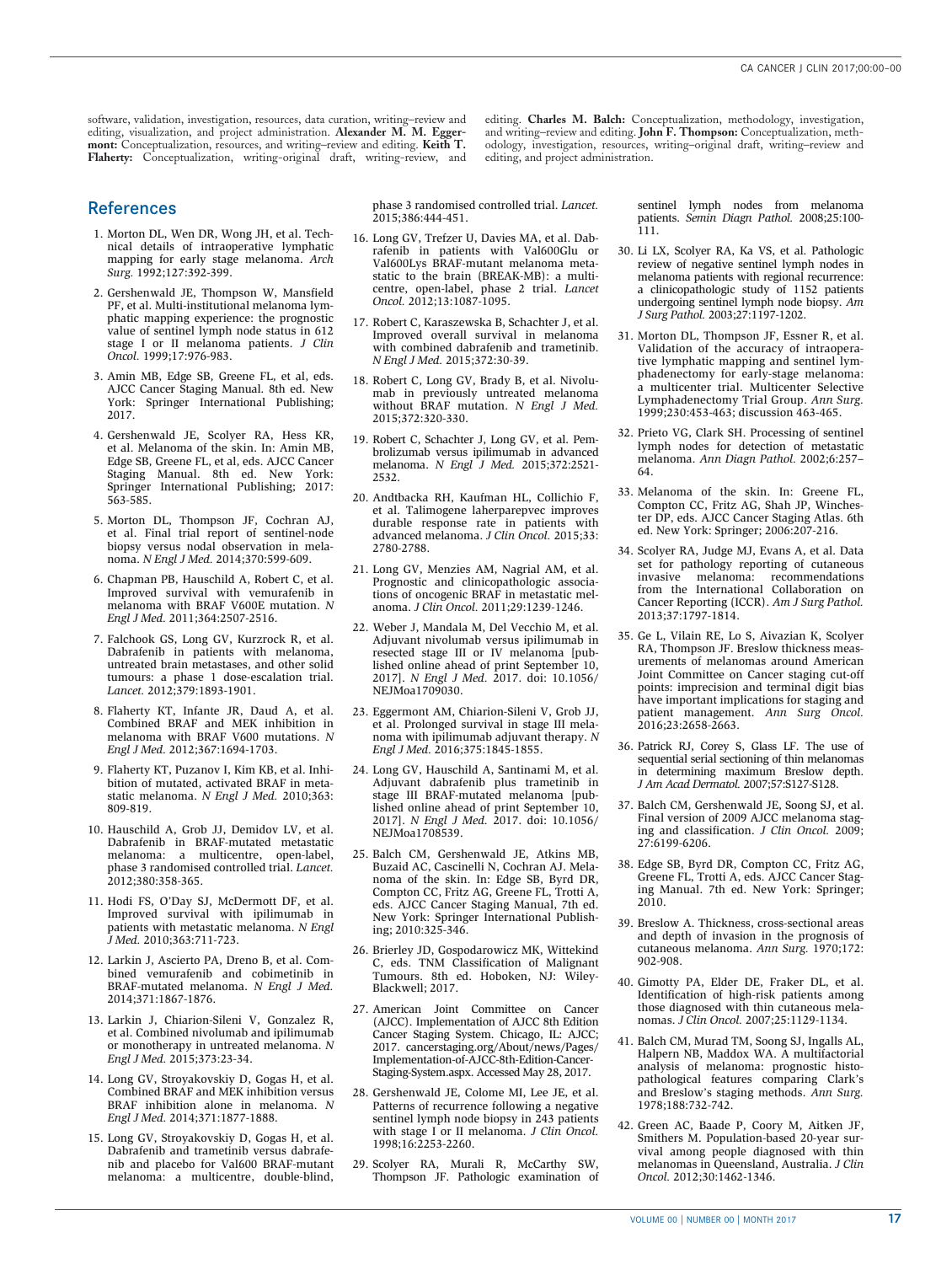- 43. Andtbacka RH, Gershenwald JE. Role of sentinel lymph node biopsy in patients with thin melanoma. J Natl Compr Canc Netw. 2009;7:308-317.
- 44. Cordeiro E, Gervais MK, Shah PS, Look Hong NJ, Wright FC. Sentinel lymph node biopsy in thin cutaneous melanoma: a systematic review and meta-analysis. Ann Surg Oncol. 2016;23:4178-4188.
- 45. Han D, Zager JS, Shyr Y, et al. Clinicopathologic predictors of sentinel lymph node metastasis in thin melanoma.  $\overrightarrow{J}$  Clin Oncol. 2013;31:4387-4393.
- 46. Murali R, Haydu LE, Quinn MJ, et al. Sentinel lymph node biopsy in patients with thin primary cutaneous melanoma. Ann Surg. 2012;255:128-133.
- 47. Gershenwald JE, Coit DG, Sondak VK, Thompson JF. The challenge of defining guidelines for sentinel lymph node biopsy in patients with thin primary cutaneous melanomas. Ann Surg Oncol. 2012;19:3301-3303.
- 48. Sondak VK, Wong SL, Gershenwald JE, Thompson JF. Evidence-based clinical practice guidelines on the use of sentinel lymph node biopsy in melanoma. Am Soc Clin Oncol Educ Book. 2013. doi: [10.1200/](info:doi/10.1200/EdBook_AM.2013.33.e320) [EdBook\\_AM.2013.33.e320](info:doi/10.1200/EdBook_AM.2013.33.e320).
- 49. Wong SL, Balch CM, Hurley P, et al. Sentinel lymph node biopsy for melanoma: American Society of Clinical Oncology and Society of Surgical Oncology joint clinical practice guideline. J Clin Oncol. 2012;30: 2912-2918.
- 50. Mandala M, Galli F, Cattaneo L, et al. Mitotic rate correlates with sentinel lymph node status and outcome in cutaneous melanoma greater than 1 millimeter in thickness: a multi-institutional study of 1524 cases. J Am Acad Dermatol. 2017;76:264-273.e2.
- 51. Gress DM, Edge SB, Greene FL, et al. Principles of cancer staging. In: Amin MB, Edge SB, Greene FL, et al, eds. AJCC Cancer Staging Manual. 8th ed. New York: Springer International Publishing; 2017:3-30.
- 52. Balch CM, Buzaid AC, Soong SJ, et al. Final version of the American Joint Committee on Cancer staging system for cutaneous melanoma. J Clin Oncol. 2001;19:3635-3648.
- 53. Rousseau DL Jr, Ross MI, Johnson MM, et al. Revised American Joint Committee on Cancer staging criteria accurately predict sentinel lymph node positivity in clinically node-negative melanoma patients. Ann Surg Oncol. 2003;10:569-574.
- 54. Scolyer RA, Shaw HM, Thompson JF, et al. Interobserver reproducibility of histopathologic prognostic variables in primary cutaneous melanomas. Am J Surg Pathol. 2003; 27:1571-1576.
- 55. In 't Hout FE, Haydu LE, Murali R, Bonenkamp JJ, Thompson JF, Scolyer RA. Prognostic importance of the extent of ulceration in patients with clinically localized cutaneous melanoma. Ann Surg. 2012; 255:1165-1170.
- 56. Azzola MF, Shaw HM, Thompson JF, et al. Tumor mitotic rate is a more powerful prognostic indicator than ulceration in patients with primary cutaneous melanoma: an analysis of 3661 patients from a single center. Cancer. 2003;97:1488-1498.
- 57. Thompson JF, Soong SJ, Balch CM, et al. Prognostic significance of mitotic rate in localized primary cutaneous melanoma: an analysis of patients in the multi-

institutional American Joint Committee on Cancer melanoma staging database. J Clin Oncol. 2011;29:2199-2205.

- 58. Wat H, Senthilselvan A, Salopek TG. A retrospective, multicenter analysis of the predictive value of mitotic rate for sentinel lymph node (SLN) positivity in thin melanomas. J Am Acad Dermatol. 2016;74:94-101.
- 59. Crookes TR, Scolyer RA, Lo S, et al. Extranodal spread is associated with recurrence and poor survival in stage III cutaneous melanoma patients. Ann Surg Oncol. 2017; 4:1378-1385.
- 60. Balch CM, Soong S, Ross MI, et al. Longterm results of a multi-institutional randomized trial comparing prognostic factors and surgical results for intermediate thickness melanomas (1.0 to 4.0 mm). Intergroup Melanoma Surgical Trial. Ann Surg Oncol. 2000;7:87-97.
- 61. Cascinelli N, Belli F, Santinami M, et al. Sentinel lymph node biopsy in cutaneous melanoma: the WHO Melanoma Program experience. Ann Surg Oncol. 2000;7:469-474.
- 62. Balch CM, Gershenwald JE, Soong SJ, et al. Multivariate analysis of prognostic factors among 2,313 patients with stage III melanoma: comparison of nodal micrometastases versus macrometastases. J Clin Oncol. 2010;28:2452-2459.
- 63. Buzaid AC, Ross MI, Balch CM, et al. Critical analysis of the current American Joint Committee on Cancer staging system for cutaneous melanoma and proposal of a new staging system. J Clin Oncol. 1997;15:1039-1051.
- 64. Cascinelli N, Bufalino R, Marolda R, et al. Regional non-nodal metastases of cutaneous melanoma. Eur J Surg Oncol. 1986;12: 175-180.
- 65. Day CL Jr, Harrist TJ, Gorstein F, et al. Malignant melanoma. Prognostic significance of "microscopic satellites" in the reticular dermis and subcutaneous fat. Ann Surg. 1981;194:108-112.
- 66. Harrist TJ, Rigel DS, Day CL Jr, et al. "Microscopic satellites" are more highly associated with regional lymph node metastases than is primary melanoma thickness. Cancer. 1984;53:2183-2187.
- 67. Leon P, Daly JM, Synnestvedt M, Schultz DJ, Elder DE, Clark WH Jr. The prognostic implications of microscopic satellites in patients with clinical stage I melanoma. Arch Surg. 1991;126:1461-1468.
- 68. Read RL, Haydu L, Saw RP, et al. In-transit melanoma metastases: incidence, prognosis, and the role of lymphadenectomy. Ann Surg Oncol. 2015;22:475-481.
- 69. Rao UN, Ibrahim J, Flaherty LE, Richards J, Kirkwood JM. Implications of microscopic satellites of the primary and extracapsular lymph node spread in patients with high-risk melanoma: pathologic corollary of Eastern Cooperative Oncology Group Trial E1690. J Clin Oncol. 2002;20: 2053-2057.
- 70. Cormier JN, Xing Y, Feng L, et al. Metastatic melanoma to lymph nodes in patients with unknown primary sites. Cancer. 2006; 106:2012-2020.
- 71. Lee CC, Faries MB, Wanek LA, Morton DL. Improved survival after lymphadenectomy for nodal metastasis from an unknown primary melanoma. J Clin Oncol. 2008;26:535-541.
- 72. van der Ploeg AP, Haydu LE, Spillane AJ, et al. Melanoma patients with an unknown primary tumor site have a better outcome than those with a known primary following therapeutic lymph node dissection for macroscopic (clinically palpable) nodal disease. Ann Surg Oncol. 2014;21:3108-3116.
- 73. Goldberg SB, Gettinger SN, Mahajan A, et al. Pembrolizumab for patients with melanoma or non-small-cell lung cancer and untreated brain metastases: early analysis of a non-randomised, open-label, phase 2 trial. Lancet Oncol. 2016;17:976-983.
- 74. Margolin K, Ernstoff MS, Hamid O, et al. Ipilimumab in patients with melanoma and brain metastases: an open-label, phase 2 trial. Lancet Oncol. 2012;13:459-465.
- 75. Kelderman S, Heemskerk B, van Tinteren H, et al. Lactate dehydrogenase as a selection criterion for ipilimumab treatment in metastatic melanoma. Cancer Immunol Immunother. 2014;63:449-458.
- 76. Long GV, Grob JJ, Nathan P, et al. Factors predictive of response, disease progression, and overall survival after dabrafenib and trametinib combination treatment: a pooled analysis of individual patient data from randomised trials. Lancet Oncol. 2016;17: 1743-1754.
- 77. Nosrati A, Tsai KK, Goldinger SM, et al. Evaluation of clinicopathological factors in PD-1 response: derivation and validation of a prediction scale for response to PD-1 monotherapy. Br J Cancer. 2017;116:1141-1147.
- 78. Cochran AJ, Wen DR, Huang RR, Wang HJ, Elashoff R, Morton DL. Prediction of metastatic melanoma in nonsentinel nodes and clinical outcome based on the primary melanoma and the sentinel node. Mod Pathol. 2004;17:747-755.
- 79. Dewar DJ, Newell B, Green MA, Topping AP, Powell BW, Cook MG. The microanatomic location of metastatic melanoma in sentinel lymph nodes predicts nonsentinel lymph node involvement. J Clin Oncol. 2004;22:3345-3349.
- 80. Egger ME, Bower MR, Czyszczon IA, et al. Comparison of sentinel lymph node micrometastatic tumor burden measurements in melanoma. J Am Coll Surg. 2014;218:519-528.
- 81. Fink AM, Weihsengruber F, Duschek N, et al. Value of micromorphometric criteria of sentinel lymph node metastases in predicting further nonsentinel lymph node metastases in patients with melanoma. Melanoma Res. 2011;21:139-143.
- 82. Francischetto T, Spector N, Neto Rezende JF, et al. Influence of sentinel lymph node tumor burden on survival in melanoma. Ann Surg Oncol. 2010;17:1152-1158.
- 83. Frankel TL, Griffith KA, Lowe L, et al. Do micromorphometric features of metastatic deposits within sentinel nodes predict nonsentinel lymph node involvement in melanoma? Ann Surg Oncol. 2008;15:2403-2411.
- 84. Gershenwald JE, Andtbacka RH, Prieto VG, et al. Microscopic tumor burden in sentinel lymph nodes predicts synchronous nonsentinel lymph node involvement in patients with melanoma. J Clin Oncol. 2008;26: 4296-4303.
- 85. Ranieri JM, Wagner JD, Azuaje R, et al. Prognostic importance of lymph node tumor burden in melanoma patients staged by sentinel node biopsy. Ann Surg Oncol. 2002;9:975-981.